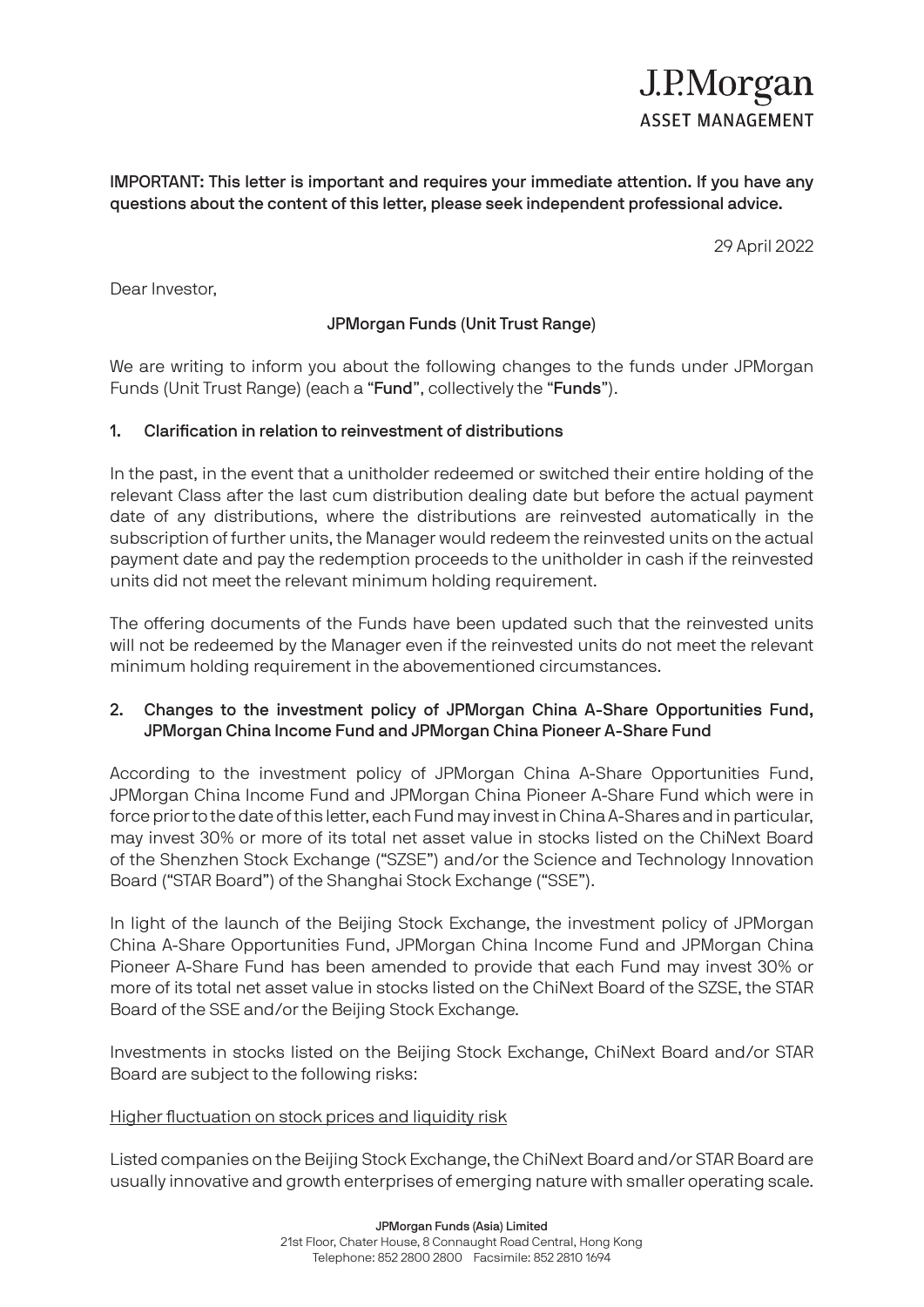Listed companies on the Beijing Stock Exchange, ChiNext Board and/or STAR Board are subject to wider price fluctuation limits, and due to higher entry thresholds for investors, stocks listed on the Beijing Stock Exchange, ChiNext Board and/or STAR Board may have limited liquidity, compared to those listed on other boards. Hence, they are subject to higher fluctuation in stock prices and liquidity risks and have higher risks and turnover ratios than companies listed on the main boards of the SSE and SZSE.

Due to different trading rules, daily price movements are limited to 30% on the Beijing Stock Exchange and 20% on the ChiNext market and the STAR Board, which are higher than the limits on the main board of the SSE and SZSE. Therefore the securities traded on these markets may be subject to a higher volatility risk than securities of relevant sectors traded in the main boards of the SSE and SZSE.

## Over-valuation risk

Stocks listed on the Beijing Stock Exchange, ChiNext Board and/or STAR Board may be given a higher valuation and such exceptionally high valuation may not be sustainable. Stock price may be more susceptible to manipulation due to fewer circulating shares.

## Differences in regulations applicable to the Beijing Stock Exchange, ChiNext Board and STAR Board

The rules and regulations applicable to companies listed on the Beijing Stock Exchange, ChiNext Board and STAR Board are less stringent in terms of profitability and share capital than those on the main boards of the SSE and the SZSE.

## Delisting risk

It may be more common and faster for companies listed on the Beijing Stock Exchange, ChiNext Board and/or STAR Board to delist. This may have an adverse impact on the Fund if the companies that it invests in are delisted.

## Risk associated with transfer of listing for stocks listed on Beijing Stock Exchange

A company listed on the Beijing Stock Exchange in which the Fund invests may apply for transfer of listing to the ChiNext Board of the SZSE or the STAR Board of the SSE, if permitted by the applicable laws and regulations, subject to meeting the listing requirements of the China Securities Regulatory Commission and the SSE or SZSE (as the case may be). The application for transfer of listing will be subject to the review and approval by SSE or SZSE (as the case may be). The application for transfer of listing, whether successful or not, may cause fluctuations in the price of the relevant stock, and hence the net asset value of the Fund.

## Concentration risk applicable to the Beijing Stock Exchange and STAR Board

Beijing Stock Exchange and STAR Board are newly established and may have a limited number of listed companies during the initial stage. Investments listed on the Beijing Stock Exchange and STAR Board may be concentrated in a small number of stocks and subject the Fund to higher concentration risk.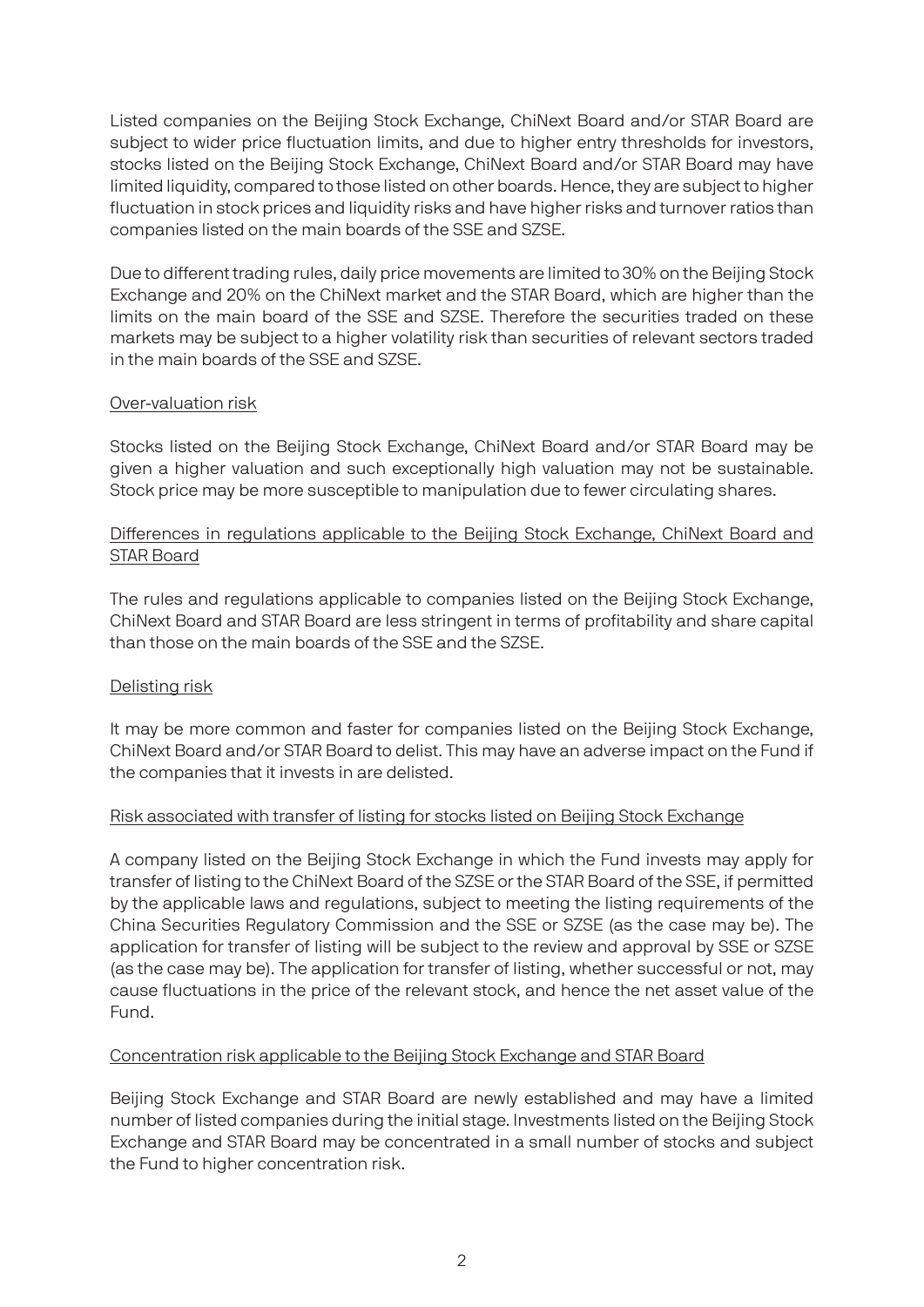## 3. Changes to the investment policy of JPMorgan Multi Balanced Fund

The investment policy of JPMorgan Multi Balanced Fund has been amended such that the Fund's exposure to equity-linked notes and participation notes is changed from less than 10% of its total net asset value to less than 20% of its total net asset value.

Please refer to the offering documents of the Fund for details of the risks associated with equity-linked notes and participation notes.

## 4. Changes to the investment policy of JPMorgan Multi Income Fund

The investment policy of JPMorgan Multi Income Fund has been amended to clarify that the equity and equity equivalent securities that the Fund may invest in include but are not limited to American depositary receipts, global depositary receipts, equity-linked notes and participation notes. It is also provided that the Fund may only invest less than 20% of its total net asset value in equity-linked notes and participation notes.

Please refer to the offering documents of the Fund for details of the risks associated with depositary receipts, equity-linked notes and participation notes.

## 5. Update of the address of the Manager's website

The offering documents of the Funds will be amended to update that the address of the Manager's website is am.jpmorgan.com/hk<sup>1</sup>. The website has not been reviewed by the Securities and Futures Commission.

## 6. Enhancement of disclosures in the offering documents of the Funds

Other enhancement of disclosures and miscellaneous amendments have been made in the offering documents of the Funds, including risk disclosures and general update on taxation in the People's Republic of China.

The trust deed of each Fund is available for inspection free of charge during normal working hours at the registered office of JPMorgan Funds (Asia) Limited<sup>2</sup>. The offering documents of the Funds are available free of charge upon request during normal working hours at the registered office of JPMorgan Funds (Asia) Limited<sup>2</sup>, and on our website am.jpmorgan.com/hk<sup>1</sup>.

The Manager of the Funds accepts responsibility for the accuracy of the content of this letter.

If you have any questions with regard to the content of this letter or any other aspect of the Funds, please do not hesitate to contact:

- your bank or financial adviser;
- your designated client adviser, account manager, pension scheme trustee or administrator;

<sup>&</sup>lt;sup>1</sup> The website has not been reviewed by the Securities and Futures Commission.

<sup>&</sup>lt;sup>2</sup> The registered office of JPMorgan Funds (Asia) Limited is located at 21st Floor, Chater House, 8 Connaught Road Central, Hong Kong.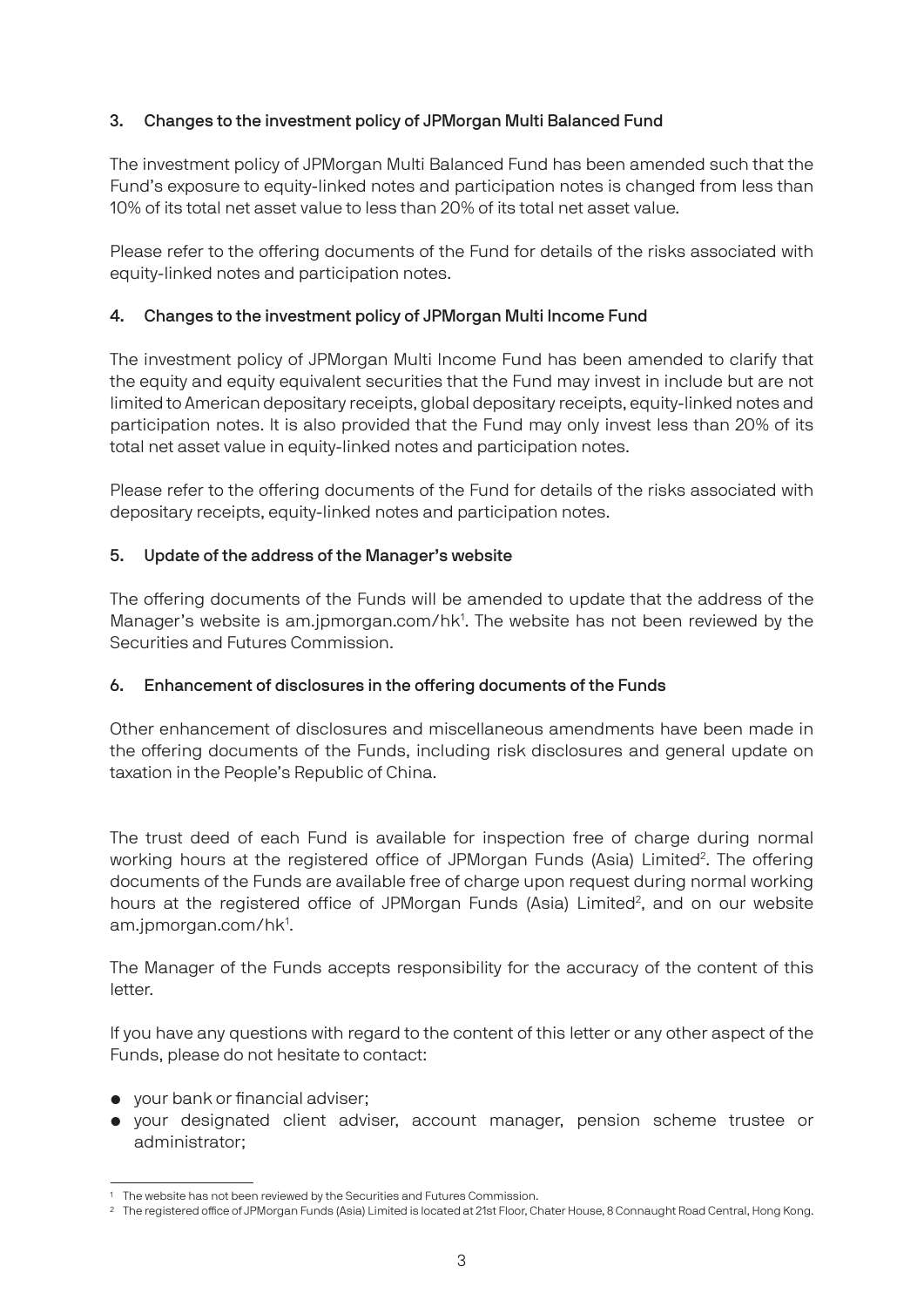- our Intermediary Clients' Hotline on (852) 2265 1000;
- our distributor hotline on (852) 2978 7788; or
- if you normally deal directly with us, our J.P. Morgan Funds InvestorLine on (852) 2265 1188.

Yours faithfully, For and on behalf of JPMorgan Funds (Asia) Limited

Edwin TK Chan Director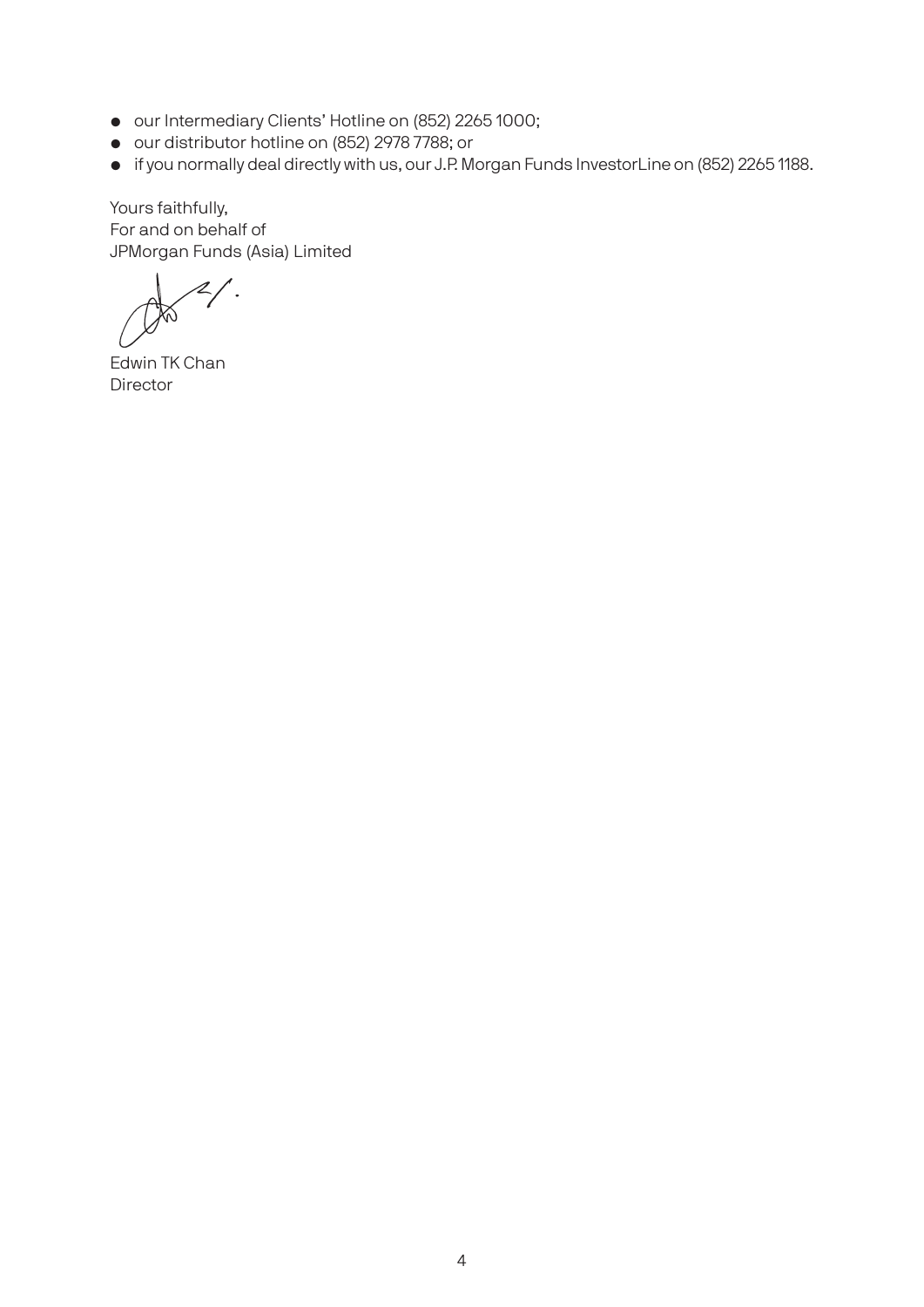

## 重要資料:務請即時細閱本重要函件。如閣下對本函件的內容有任何疑問,應尋求獨立專業意 見。

敬啟者:

### 摩根基金(單位信託系列)

此函旨在告知閣下有關摩根基金(單位信託系列)內的基金(各稱及統稱「**基金**」)的以下變 動。

### 1. 有關分派再投資的澄清

過去,倘單位持有人於最後附帶分派交易日後但在任何分派的實際付款日期前贖回或轉換其於 有關類別持有的全部單位,在分派自動再投資於認購更多單位的情況下,倘再投資單位並不符 合有關最低持有量規定,經理人將於實際付款日期贖回再投資的單位,並以現金向單位持有人 支付贖回所得款項。

基金的銷售文件已作出更新,據此,即使在上述再投資單位並不符合有關最低持有量規定的情 況下,經理人亦將不會贖回再投資的單位。

### 2. 摩根中國A股機會基金、摩根中國入息基金及摩根中國先驅A股基金的投資政策的變更

根據摩根中國A股機會基金、摩根中國入息基金及摩根中國先驅A股基金於本函件日期前有效 的投資政策,各基金可投資於中國A股,特別是,各基金可將其總資產淨值30%或以上投資於 在深圳證券交易所(「深交所」)創業板及/或上海證券交易所(「上交所」)科技創新板 (「科創板」)上市的股票。

鑑於北京證券交易所開市交易,摩根中國A股機會基金、摩根中國入息基金及摩根中國先驅A股 基金的投資政策已作出修訂,以訂明各基金可將其總資產淨值30%或以上投資於在深交所創業 板、上交所科創板及/或北京證券交易所上市的股票。

投資於在北京證券交易所、創業板及/或科創板上市的股票須承受以下風險:

### 較高的股價波動及流通性風險

北京證券交易所、創業板及/或科創板的上市公司通常屬新興性質的創新及增長型企業,經營 規模較小。北京證券交易所、創業板及/或科創板上市公司的股價浮動限制較寬,並基於投資 者入場門檻較高,故於北京證券交易所、創業板及/或科創板上市的股票流通性相比其他交易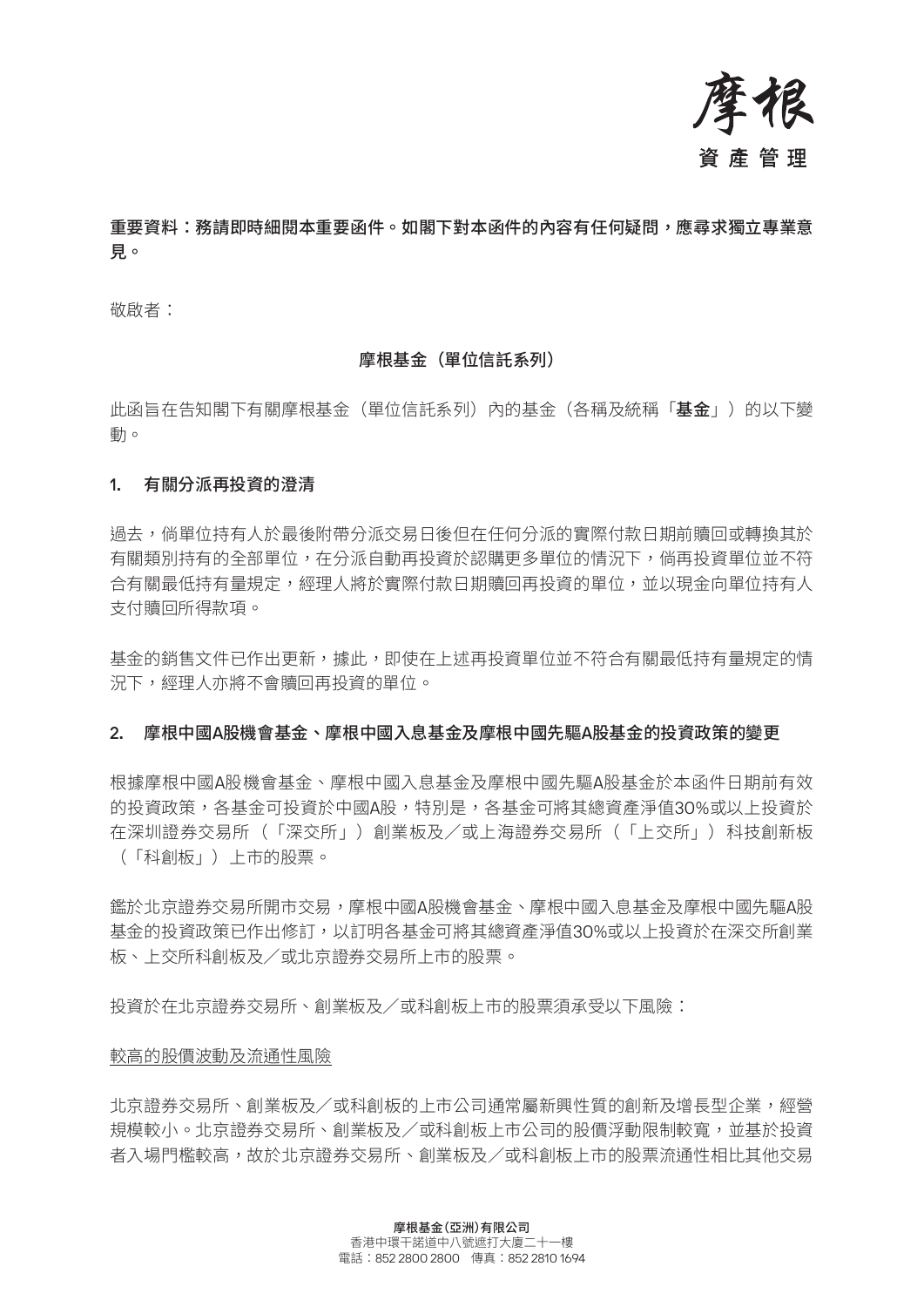板塊上市的有限。因此,相較於在上交所及深交所主板上市的公司承受較高的股價波動及流通 性風險,且面臨更高的風險,換手率亦更高。

由於交易規則不同,北京證券交易所的每日價格波動限制為30%,而創業板及科創板為20%, 均高於上交所及深交所主板的限制。因此,在該等市場交易的證券可能比在上交所及深交所主 板交易的有關行業的證券承受更高的波動性風險。

### 估值過高風險

北京證券交易所、創業板及/或科創板上市的股票估值可能較高,而該極高估值可能無法持 續。由於流通股較少,股價可能更易被操控。

### 適用於北京證券交易所、創業板及科創板的監管差異

適用於在北京證券交易所、創業板及科創板上市的公司的規則及規例在盈利能力及股本方面可 能不及上交所及深交所主板的有關規則及規例嚴格。

### 除牌風險

在北京證券交易所、創業板及/或科創板上市的公司發生除牌可能更為普遍及迅速。倘若基金 投資的公司被除牌,可能對基金構成不利影響。

### 與在北京證券交易所上市的股票轉板相關的風險

如獲適用法律及規例允許,並符合中國證券監督管理委員會及上交所或深交所(視乎情況而 定)的上市規定,基金投資的在北京證券交易所上市的公司可申請轉板至深交所創業板或上交 所科創板。轉板申請將由上交所或深交所(視乎情況而定)審核及批准。轉板申請(不論是否 成功)可能導致有關股票的價格出現波動,因此令基金的資產淨值亦出現波動。

### 適用於北京證券交易所及科創板的集中風險

北京證券交易所及科創板為新設立,初期的上市公司數目有限。於北京證券交易所及科創板上 市的投資可能集中於少數股票,故基金或會承受較高的集中風險。

### 3. 摩根全方位均衡基金的投資政策的變更

摩根全方位均衡基金的投資政策已作出修訂,據此,基金對股票掛鈎票據及參與票據的投資由 其總資產淨值少於10%改為其總資產淨值少於20%。

請參閱基金的銷售文件,了解與股票掛鈎票據及參與票據相關的風險的詳情。

### 4. 摩根全方位入息基金的投資政策的變更

摩根全方位入息基金的投資政策已作出修訂,以澄清基金可投資的股票及等同股票的證券包括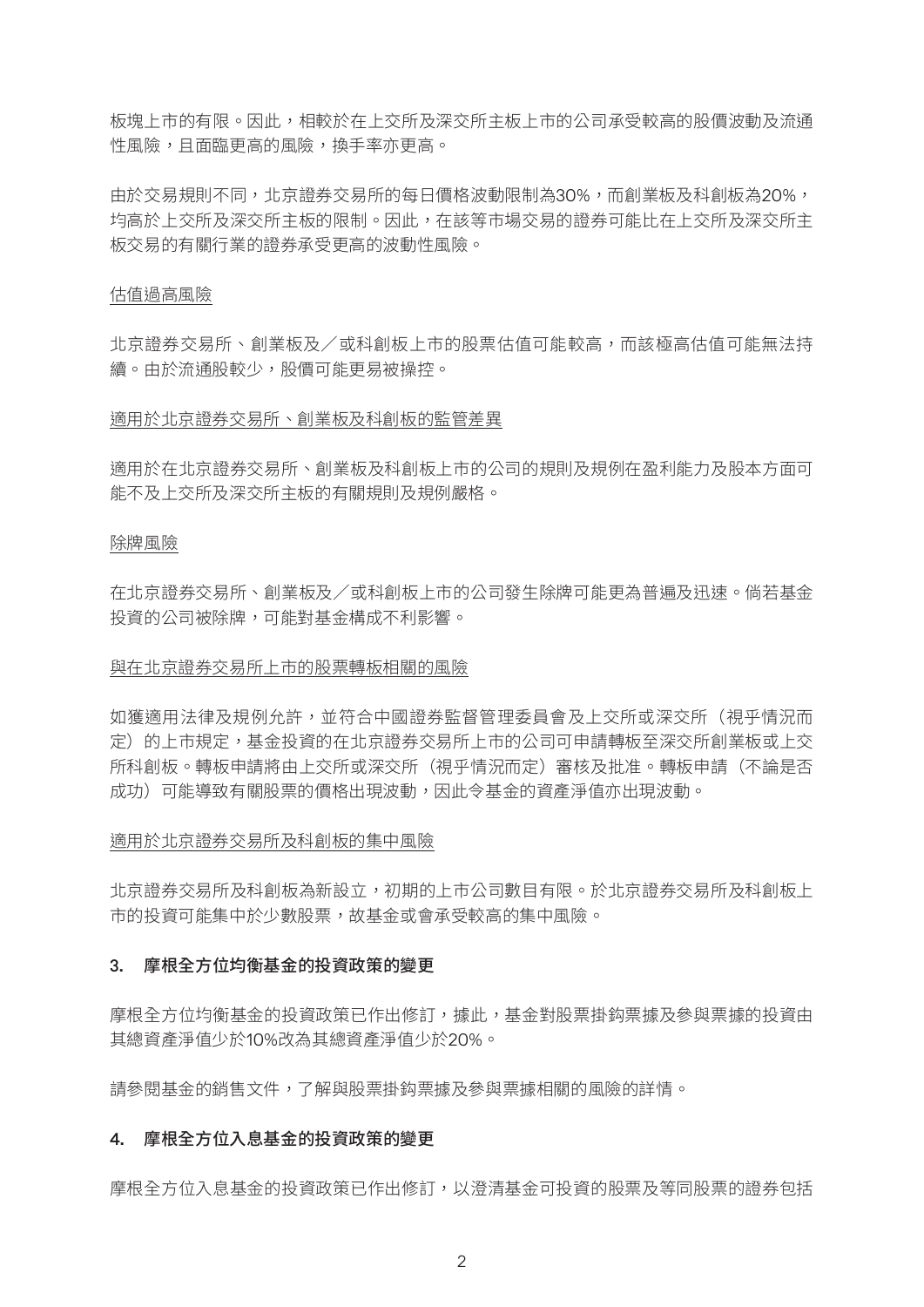但不限於美國預託證券、環球預託證券、股票掛鈎票據及參與票據。投資政策亦訂明,基金只 可將其總資產淨值少於20%投資於股票掛鈎票據及參與票據。

請參閱基金的銷售文件,了解與預託證券、股票掛鈎票據及參與票據相關的風險的詳情。

### 5. 更新經理人的網址

基金的銷售文件將作出修訂,以將經理人的網址更新為am.jpmorgan.com/hk<sup>1。</sup>此網頁並未 經證券及期貨事務監察委員會審閱。

## 6. 加強基金的銷售文件內的披露

基金的銷售文件內已作出其他加強披露及雜項修訂,包括風險披露及有關中華人民共和國稅務 的一般更新。

閣下可於一般辦公時間內於摩根基金(亞洲)有限公司之註冊辦事處<sup>2</sup> 免費查閱各基金的信託 契約。閣下可於一般辦公時間內於摩根基金(亞洲)有限公司之註冊辦事處<sup>2</sup>,以及瀏覽本公 司網頁am.jpmorgan.com/hk1 免費索取基金的銷售文件。

基金的經理人就本函件內容之準確性承擔責任。

如閣下對本函件的內容或基金任何其他方面有任何疑問,請聯絡:

- 閣下的銀行或財務顧問;
- 閣下指定的客戶顧問、客戶經理、退休金計劃受託人或行政管理人;
- 本公司的代理客戶服務熱線 (852) 2265 1000;
- 本公司的分銷商服務熱線 (852) 2978 7788;或
- 如閣下通常直接與我們聯絡,請致電摩根基金理財專線 (852) 2265 1188。

摩根基金(亞洲)有限公司

董事 陳俊祺 謹啟

2022年4月29日

<sup>1</sup> 此網頁並未經證券及期貨事務監察委員會審閱。

<sup>2</sup> 摩根基金(亞洲)有限公司之註冊辦事處位於香港中環干諾道中8號遮打大廈21樓。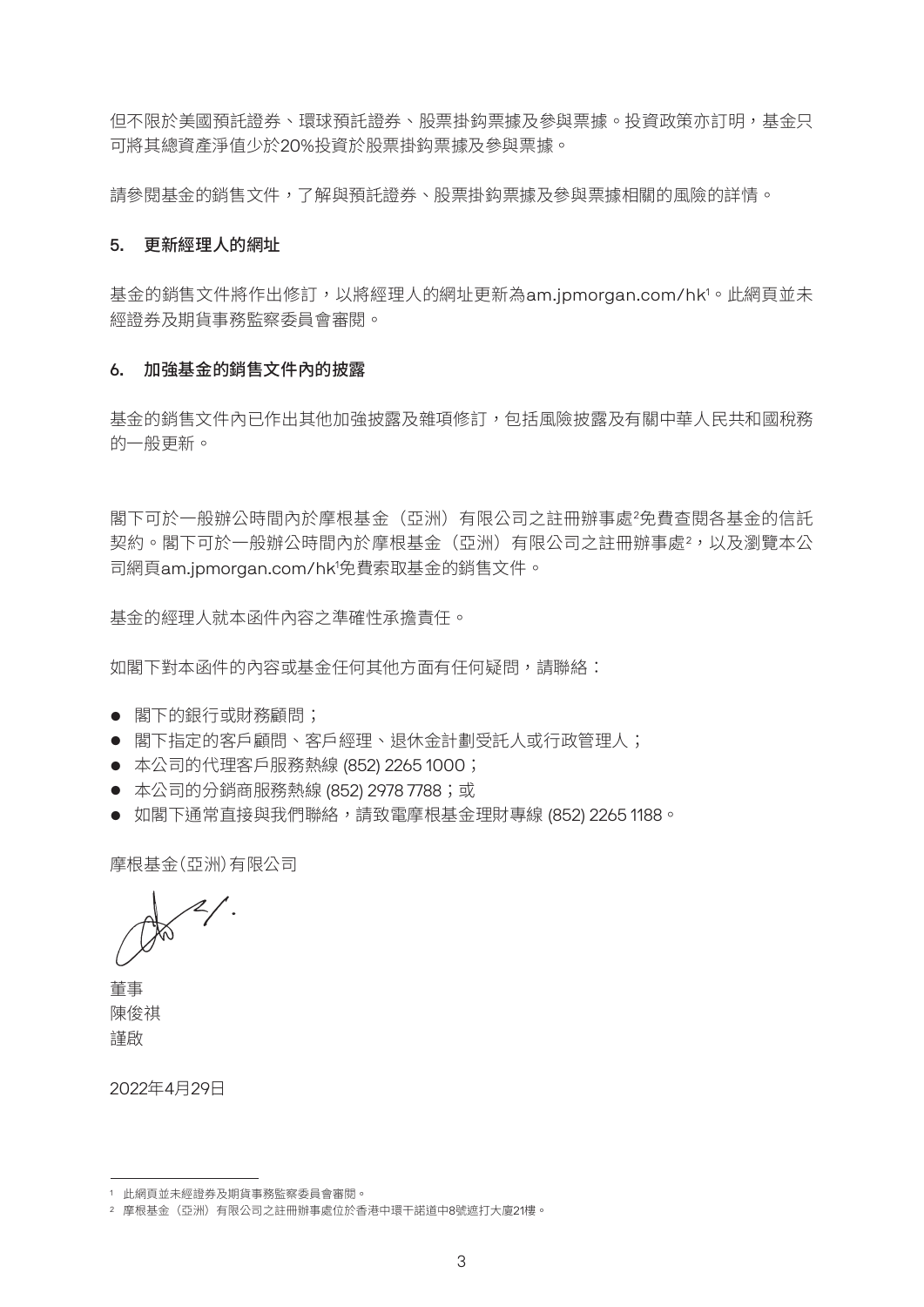#### Addendum dated April 2022 to the JPMorgan Funds (Unit Trust Range) Explanatory Memoranda dated April 2021

The following should be read in conjunction with and forms part of the JPMorgan Funds (Unit Trust Range) Explanatory Memoranda dated April 2021, as amended from time to time ("Consolidated Explanatory Memoranda"). All capitalised terms in this Addendum shall have the same meaning as in the Consolidated Explanatory Memoranda unless otherwise stated.

#### The following changes to the Consolidated Explanatory Memoranda shall apply with immediate effect:

- All references to "(formerly known as JF Asset Management Limited)" in the Consolidated Explanatory Memoranda shall be deleted.
- All references to "www.jpmorgan.com/hk/am/" in the Consolidated Explanatory Memoranda shall be deleted and replaced with "am.jpmorgan.com/hk".

#### Changes to Section A – Consolidated Explanatory Memoranda of Asia Pacific Equity Funds:

• The last paragraph under "Investment Objective and Policy" under the section entitled "INVESTMENT OBJECTIVE, POLICY AND RESTRICTIONS" shall be deleted and replaced with the following:

"The investment objective, policy and investment restrictions and guidelines of each Fund may, subject to the review of the relevant Trustee and/or the approval of the SFC (as applicable), vary from time to time when the Manager considers appropriate in the circumstances."

• The last sentence in the first paragraph under the section entitled "CLASSES OF UNITS" shall be deleted and replaced with the following:

"In particular, Class C units are only available to institutional investors and certain designated distributors while Class I2 units are only available to institutional investors."

• The second paragraph under "Procedure for Application" under the section entitled "SUBSCRIPTIONS" shall be deleted and replaced with the following:

"For Funds with different Classes (except for Classes of units denominated in RMB, Class C and Class I2), the minimum lump sum investment for each Class is normally US\$2,000 or its equivalent in another currency; whereas for the Classes of units denominated in RMB (except for Class C and Class I2), the minimum lump sum investment for each such Class is normally RMB16,000 or its equivalent in another currency. In respect of Class C, the minimum lump sum investment of such Class is normally US\$10,000,000 or its equivalent in another currency. In respect of Class I2, the minimum lump sum investment of such Class is normally US\$100,000,000 or its equivalent in another currency. Alternatively, monthly investments may be made at a minimum of HK\$1,000 for each Class. Monthly investments are not applicable to Class C and Class I2. The Manager may apply a different minimum lump sum investment and/or a different minimum monthly investment as permitted under the constitutive documents of the Funds and in respect of dealing through other channels as determined by JPMorgan Funds (Asia) Limited from time to time."

• The fourth paragraph under "Redemption of Units" under the section entitled "REDEMPTIONS" shall be deleted and replaced with the following:

"The redemption charge amount shall be rounded down to two decimal places or to the nearest unit of currency if the amount is in Japanese Yen and the amount of redemption monies shall be naturally rounded to two decimal places or to the nearest unit of currency if the amount is in Japanese Yen. Where the redemption monies is rounded up or the number of units redeemed is rounded down, the amount corresponding to rounding shall accrue to the redeeming unitholder. Where the redemption monies is rounded down or the number of units redeemed is rounded up, the amount corresponding to rounding shall accrue to the relevant Fund."

• The fourth, fifth and sixth paragraphs under "Procedure for Redemption" under the section entitled "REDEMPTIONS" shall be deleted and replaced with the following:

"For Funds with different Classes (except for Classes of units denominated in RMB, Class C and Class I2), partial redemptions of holdings of the Fund are permitted, provided that they do not result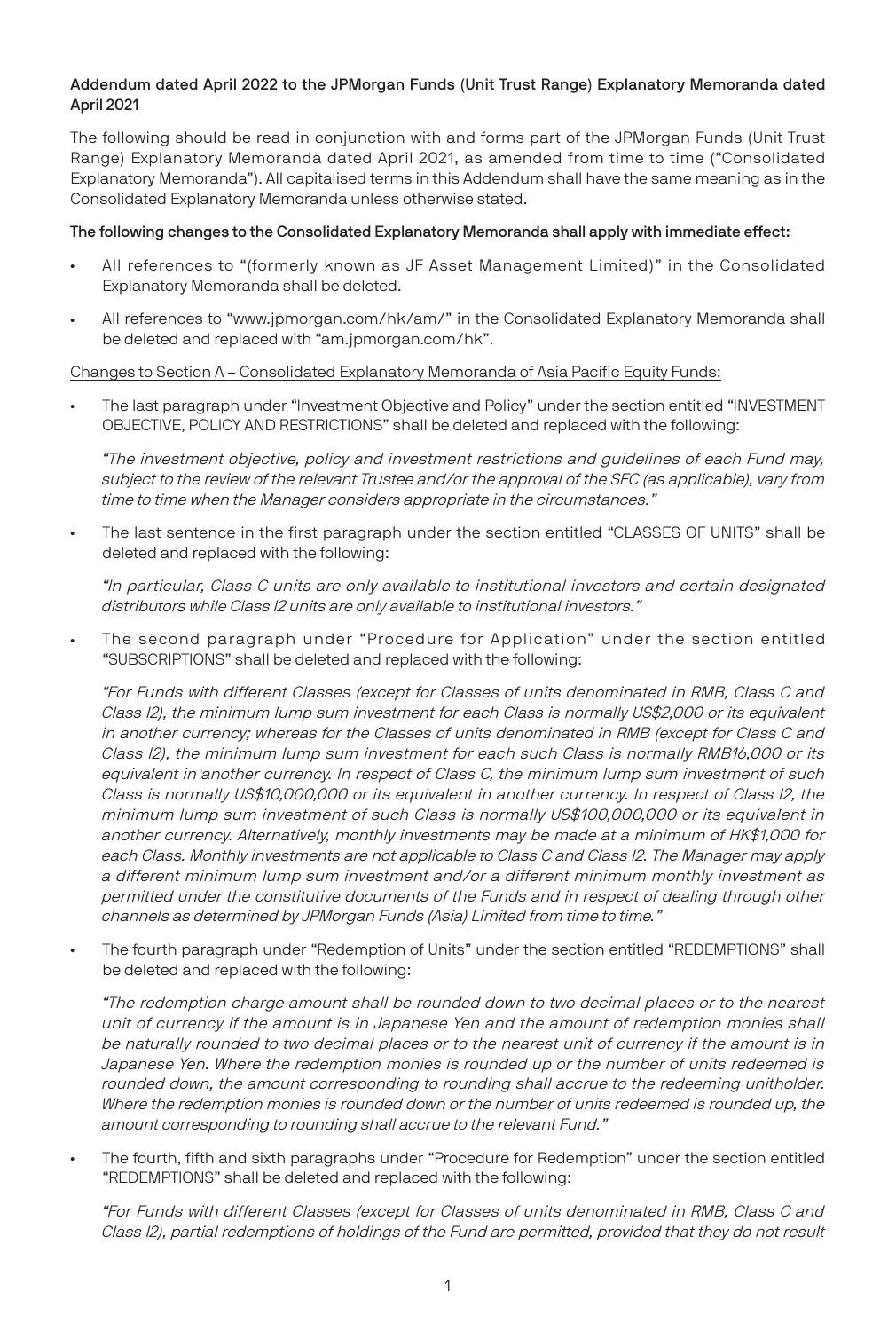in a unitholder holding units in the Fund having an aggregate value of less than normally US\$2,000, or its equivalent in another currency, after the request has been processed. If a redemption or switch request results in a holding below US\$2,000, or its equivalent in another currency, after the request had been processed, the Manager may, at its absolute discretion, treat the redemption or switch request as an instruction to redeem or switch, as appropriate, the total holding in the relevant Class.

For the Classes of units denominated in RMB (except for Class C and Class I2), partial redemptions of holdings of the Fund are permitted, provided that they do not result in a unitholder holding units in the RMB denominated Class having an aggregate value of less than normally RMB16,000, after the request had been processed. If a redemption or switch request results in a holding below RMB16,000, after the request had been processed, the Manager may, at its absolute discretion, treat the redemption or switch request as an instruction to redeem or switch, as appropriate, the total holding in the relevant Class.

For Class C, partial redemptions of holdings of the Fund are permitted, provided that they do not result in a unitholder holding units in Class C having an aggregate value of less than normally US\$10,000,000 or its equivalent in another currency, after the request had been processed. If a redemption or switch request results in a holding below US\$10,000,000 or its equivalent in another currency, after the request had been processed, the Manager may, at its absolute discretion, treat the redemption or switch request as an instruction to redeem or switch, as appropriate, the total holding in such Class.

For Class I2, partial redemptions of holdings of the Fund are permitted, provided that they do not result in a unitholder holding units in Class I2 having an aggregate value of less than normally US\$100,000,000 or its equivalent in another currency, after the request had been processed. For the avoidance of doubt, the Manager, at its absolute discretion, reserves the right to redeem or switch the remaining units of the unitholder to other classes of the Fund when the unitholder does not meet the minimum holding amount of US\$100,000,000 or its equivalent in another currency.

• The following shall be inserted as a new paragraph after the fifth paragraph in the sub-section "Liquidity Risk Management" in the section entitled "GENERAL":

"Further information of liquidity estimates with respect to each Fund is available from the Manager upon request."

- The last sentence in the paragraph under the sub-section "Reinvestment of Distributions" under the section entitled "12. Distribution Policy" in the Explanatory Memorandum of JPMorgan Asia Equity Dividend Fund in "APPENDIX I – FUND DETAILS OF ASIA PACIFIC EQUITY FUNDS" shall be deleted.
- Section entitled "5. Additional Risk Factors" in the Explanatory Memorandum of JPMorgan India Fund in "APPENDIX I – FUND DETAILS OF ASIA PACIFIC EQUITY FUNDS" shall be deleted in its entirety and replaced by the following:

#### "5. Additional Risk Factors

Regulatory risk – The Fund is a Foreign Portfolio Investor ("Indian FPI") registered with the Securities and Exchange Board of India ("SEBI") under the SEBI (Foreign Portfolio Investors) Regulations, 2019 ("Indian FPI Regulations"), and investments by the Fund are, among other things, subject to the Indian FPI Regulations, the Foreign Exchange Management (Non-Debt Instruments) Rules, 2019 ("Indian FEM Non-Debt Rules"), and the Foreign Exchange Management (Debt Instruments) Regulations, 2019 ("Indian FEM Debt Regulations"). In terms of the Indian FPI Regulations, a registered Indian FPI is permitted to invest in specific securities, including, shares, debentures, and warrants issued by a body corporate which are listed or to be listed on recognised stock exchanges in India, other instruments mentioned in the Indian FPI Regulations and such other instruments as specified by SEBI from time to time. Investments by Indian FPIs are subject to individual and aggregate statutory limits, and sectoral caps. Where the investment by an Indian FPI along with its investor group, exceeds the specified individual thresholds, the Indian FPI would be required to divest the excess holding in the manner prescribed under the Indian FPI Regulations. If such divestment is not undertaken, the entire investment would be reclassified as investment under the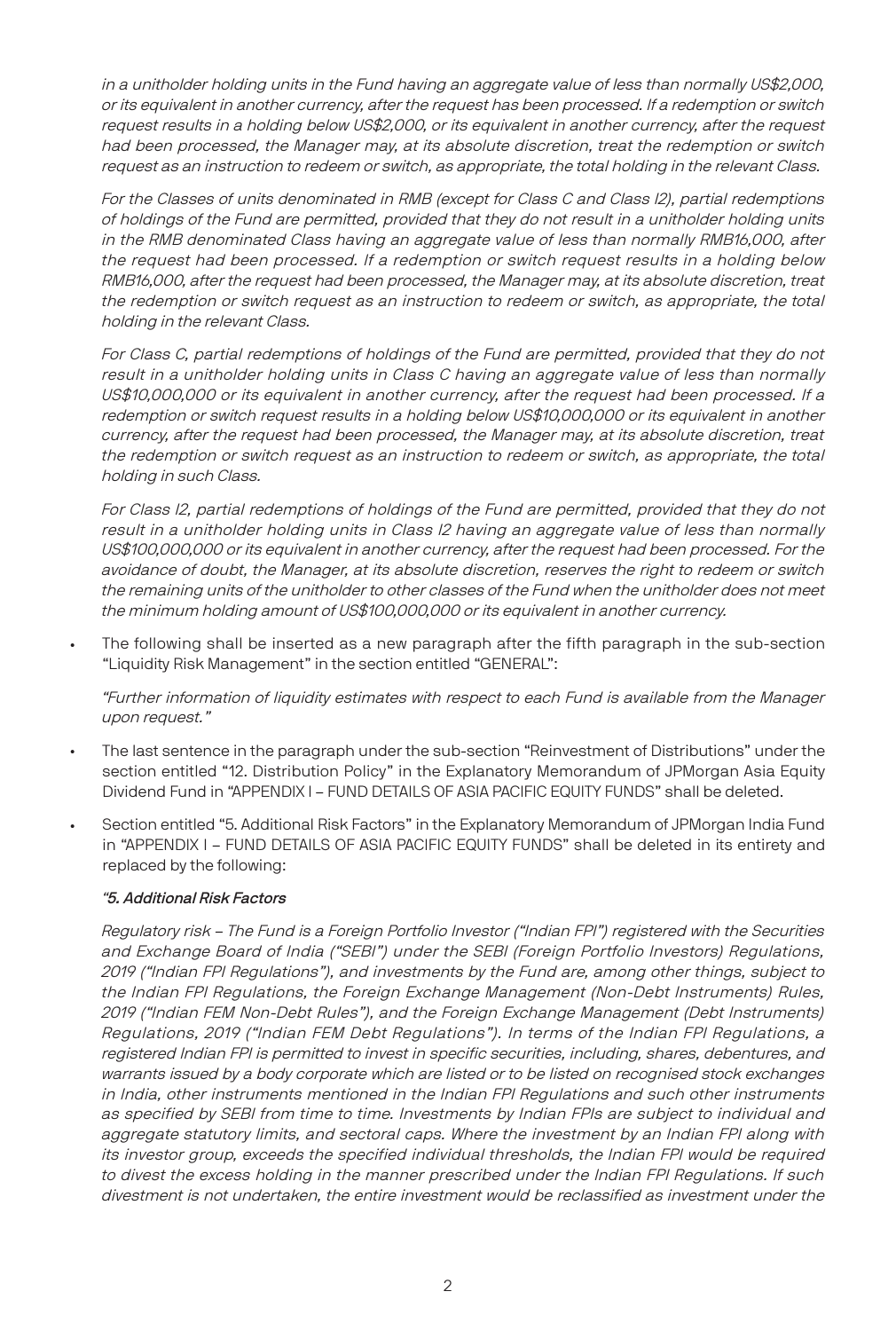Foreign Direct Investment route and the FPI along with this investor group will not be permitted to undertake further portfolio investments under the Indian FPI Regulations. In addition, any change to the Indian FPI Regulations, Indian FEM Non-Debt Rules, and Indian FEM Debt Regulations as amended from time to time and circulars and/or guidelines issued thereunder may limit or adversely impact the ability of the Fund to invest in India."

• The following shall be inserted as a new row in the table under the first paragraph in the section entitled "5. Classes of Units" in the Explanatory Memorandum of JPMorgan Japan (Yen) Fund in "APPENDIX I – FUND DETAILS OF ASIA PACIFIC EQUITY FUNDS":

| Class                                                            | Class Currency |
|------------------------------------------------------------------|----------------|
| JPMorgan Japan (Yen) - Class C (acc) - USD (hedged)   US dollars |                |

"

"

"

• The column "Management Fee" in the table under the section entitled "9. Fees and Expenses" in the Explanatory Memorandum of JPMorgan Japan (Yen) Fund in "APPENDIX I – FUND DETAILS OF ASIA PACIFIC EQUITY FUNDS" shall be deleted and replaced with the following:

| <b>Management Fee</b>                               |
|-----------------------------------------------------|
| For Classes other than Class C: 1.5% per annum of   |
| the net asset value of the relevant Class           |
| For Class C: 0.75% per annum of the net asset value |
| of the relevant Class                               |

• The following shall be inserted as a new paragraph at the end of the section entitled "10. Initial Issue Price" in the Explanatory Memorandum of JPMorgan Japan (Yen) Fund in "APPENDIX I – FUND DETAILS OF ASIA PACIFIC EQUITY FUNDS":

"In addition, the first issue of units of the following Class will be made at the price below, excluding the initial charge:

"

| Class                                               | Initial issue price per unit, excluding the<br>initial charge |
|-----------------------------------------------------|---------------------------------------------------------------|
| JPMorgan Japan (Yen) - Class C (acc) - USD (hedged) | <i>US\$10.00</i>                                              |

• The first paragraph under the section entitled "3. Investment Objective and Policies" in the Explanatory Memorandum of JPMorgan Malaysia Fund in "APPENDIX I – FUND DETAILS OF ASIA PACIFIC EQUITY FUNDS" shall be deleted and replaced with the following:

"The investment policy of the Fund is to provide long-term capital growth by investing primarily (i.e. at least 70% of its total net asset value) in equity securities linked to the Malaysian economy. These include, but are not restricted to, securities listed on the Kuala Lumpur Stock Exchange. The Fund is not subject to any limitation on the portion of its total net asset value that may be invested in any sector or any limitation on the market capitalisation of the companies in which it may invest."

The following shall be inserted as a new row in the table under the first paragraph in the section entitled "5. Classes of Units" in the Explanatory Memorandum of JPMorgan Pacific Technology Fund in "APPENDIX I – FUND DETAILS OF ASIA PACIFIC EQUITY FUNDS":

| Class                                              | Class Currency |
|----------------------------------------------------|----------------|
| JPMorgan Pacific Technology - Class I2 (acc) - USD | US dollars     |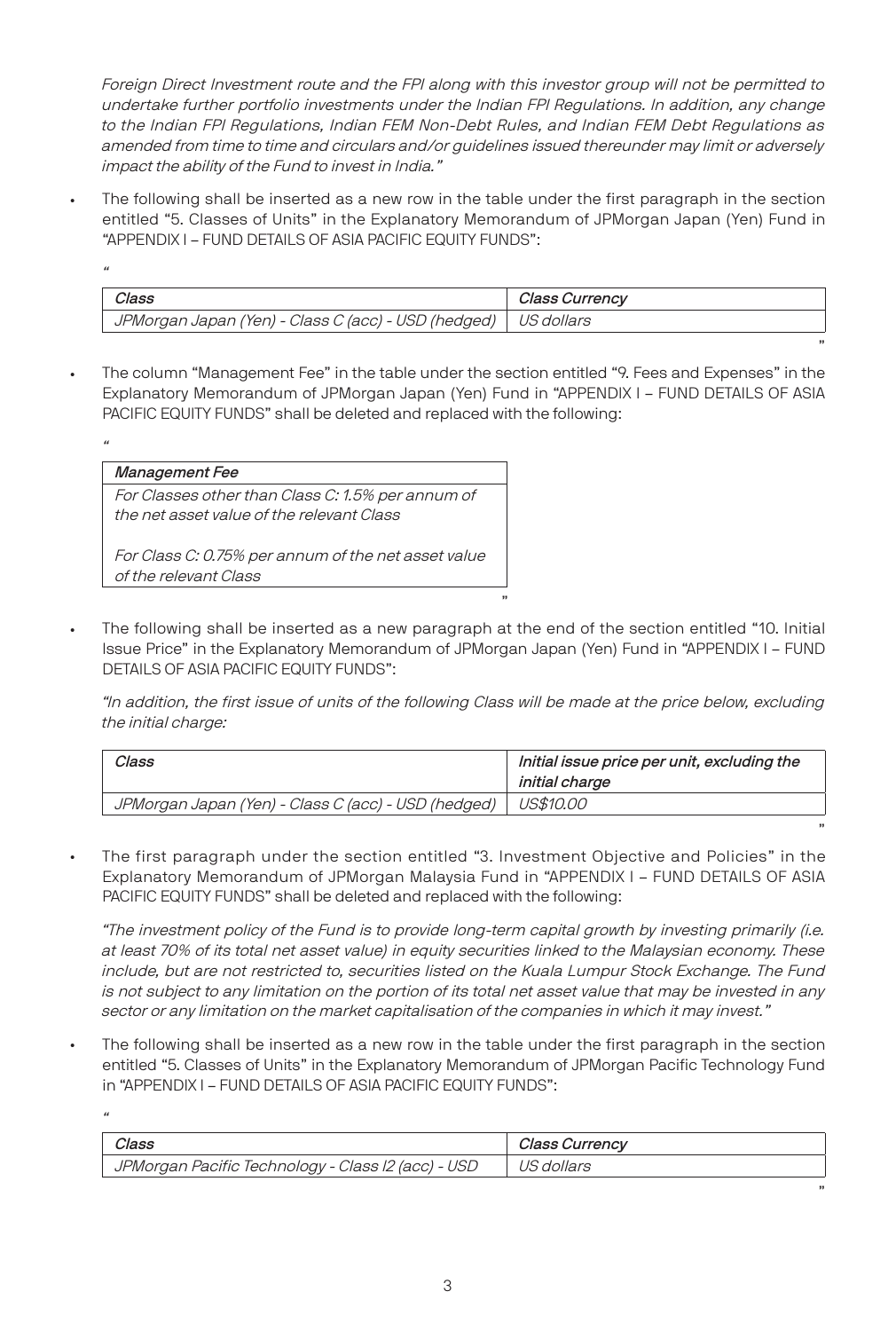• The column "Management Fee" in the table under the section entitled "8. Fees and Expenses" in the Explanatory Memorandum of JPMorgan Pacific Technology Fund in "APPENDIX I – FUND DETAILS OF ASIA PACIFIC EQUITY FUNDS" shall be deleted and replaced with the following:

#### Management Fee

For Classes other than Class C and Class I2: 1.5% per annum of the net asset value of the relevant Class

For Class C: 0.75% per annum of the net asset value of the relevant Class

For Class I2: 0.60% per annum of the net asset value of the relevant Class

The following shall be inserted as a new row in the table under the second paragraph in the section entitled "9. Initial Issue Price" in the Explanatory Memorandum of JPMorgan Pacific Technology Fund in "APPENDIX I – FUND DETAILS OF ASIA PACIFIC EQUITY FUNDS":

"

"

| Class                                              | Initial issue price per unit, excluding the<br>initial charge |
|----------------------------------------------------|---------------------------------------------------------------|
| JPMorgan Pacific Technology - Class I2 (acc) - USD | <i>US\$10.00</i>                                              |

• The asterisk next to "JPMorgan Pacific Technology - Class C (acc) - HKD", "JPMorgan Pacific Technology - Class C (acc) - AUD Hedged" and "JPMorgan Pacific Technology - Class C (acc) - SGD Hedged" and the corresponding footnote in the table under the section entitled "5. Classes of Units" in the Explanatory Memorandum of JPMorgan Pacific Technology Fund in "APPENDIX I – FUND DETAILS OF ASIA PACIFIC EQUITY FUNDS" shall be deleted.

Changes to the Explanatory Memoranda of JPMorgan Asian Total Return Bond Fund, JPMorgan Europe High Yield Bond Fund, JPMorgan Global Bond Fund and JPMorgan Money Fund in SECTION B – EXPLANATORY MEMORANDA OF BOND AND CURRENCY FUNDS:

• The last paragraph under the sub-section "Investment Objective and Policy" under the section entitled "INVESTMENT OBJECTIVE, POLICY AND RESTRICTIONS" shall be deleted and replaced with the following:

"The investment objective, policy and investment restrictions and guidelines of the Fund may, subject to the review of the Trustee and/or the approval of the SFC (as applicable), vary from time to time when the Manager considers appropriate in the circumstances."

Changes to the Explanatory Memoranda of JPMorgan Asian Total Return Bond Fund, JPMorgan Europe High Yield Bond Fund and JPMorgan Global Bond Fund in SECTION B – EXPLANATORY MEMORANDA OF BOND AND CURRENCY FUNDS:

The last sentence in the paragraph under the sub-section "Reinvestment of Distributions" under the section entitled "Distribution Policy" shall be deleted.

#### Changes to the Explanatory Memorandum of JPMorgan Asia Growth Fund in SECTION C – EXPLANATORY MEMORANDA OF OTHER FUNDS:

• The first sentence in the last paragraph under the sub-section "Investment Objective and Policy" under the section entitled "INVESTMENT OBJECTIVE, POLICY AND RESTRICTIONS" shall be deleted and replaced with the following:

"The investment objective, policy and investment restrictions and guidelines of the Fund may, subject to the review of the Trustee and/or the approval of the SFC (as applicable), vary from time to time where the Manager considers appropriate in the circumstances."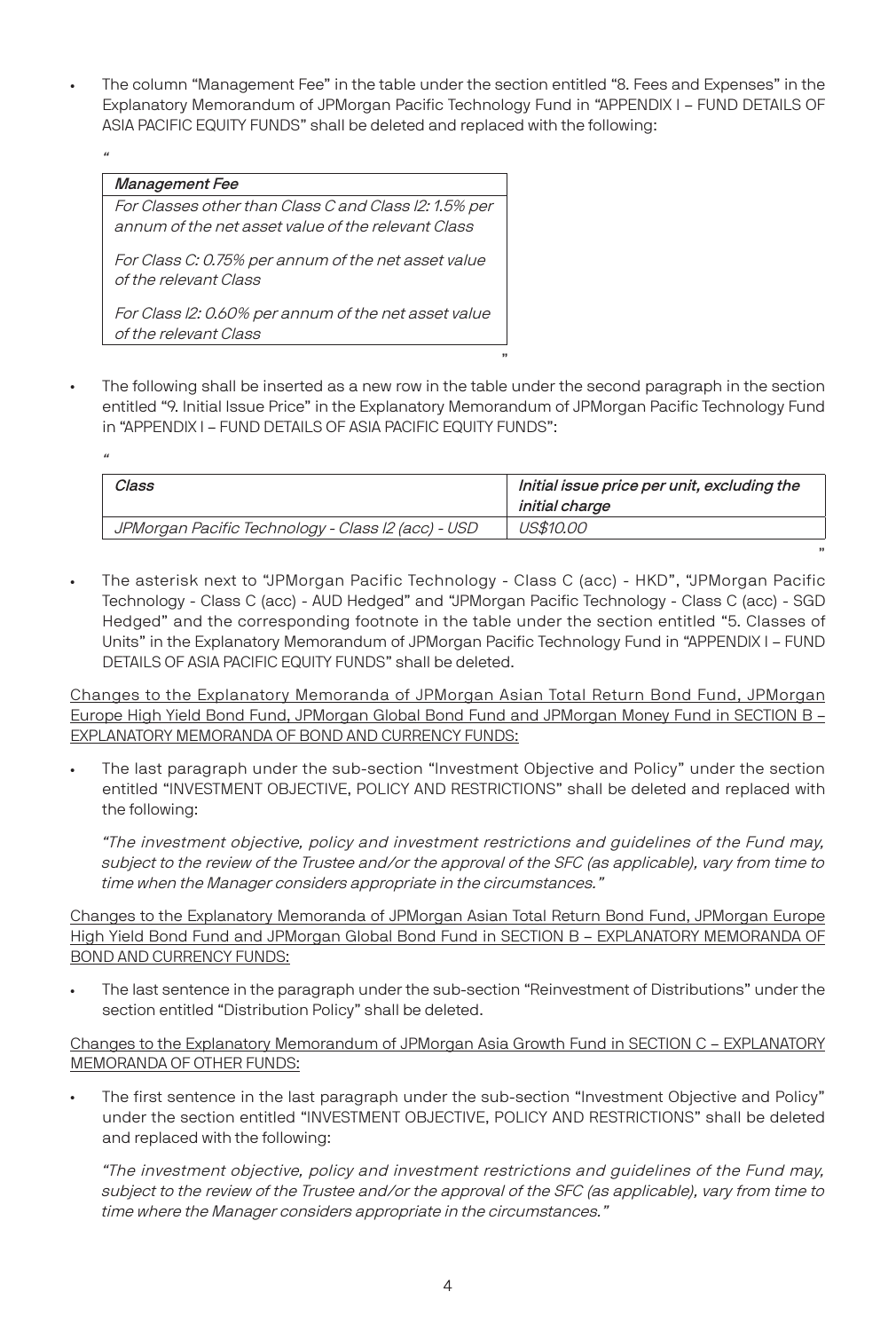Changes to the Explanatory Memoranda of JPMorgan China A-Share Opportunities Fund, JPMorgan China Income Fund, JPMorgan China Pioneer A-Share Fund, JPMorgan Europe Strategic Dividend Fund, JPMorgan Evergreen Fund, JPMorgan Future Transition Multi-Asset Fund, JPMorgan Global Property Income Fund, JPMorgan India Smaller Companies Fund, JPMorgan Multi Income Fund and JPMorgan Vietnam Opportunities Fund in SECTION C – EXPLANATORY MEMORANDA OF OTHER FUNDS:

• The last paragraph under the sub-section "Investment Objective and Policy" under the section entitled "INVESTMENT OBJECTIVE, POLICY AND RESTRICTIONS" shall be deleted and replaced with the following:

"The investment objective, policy and investment restrictions and guidelines of the Fund may, subject to the review of the Trustee and/or the approval of the SFC (as applicable), vary from time to time when the Manager considers appropriate in the circumstances."

Changes to the Explanatory Memorandum of JPMorgan Multi Balanced Fund in SECTION C – EXPLANATORY MEMORANDA OF OTHER FUNDS:

• The third sentence in the second last paragraph under the sub-section "Investment Objective and Policy" under the section entitled "INVESTMENT OBJECTIVE, POLICY AND RESTRICTIONS" shall be deleted and replaced with the following:

"The investment objective, policy and investment restrictions and guidelines of the Fund may, subject to the review of the Trustee and/or the approval of the SFC (as applicable), vary from time to time when the Manager considers appropriate in the circumstances."

Changes to the Explanatory Memoranda of JPMorgan China Income Fund, JPMorgan Europe Strategic Dividend Fund, JPMorgan Future Transition Multi-Asset Fund, JPMorgan Global Property Income Fund, JPMorgan Multi Balanced Fund and JPMorgan Multi Income Fund in SECTION C – EXPLANATORY MEMORANDA OF OTHER FUNDS:

The last sentence in the paragraph under the sub-section "Reinvestment of Distributions" under the section entitled "Distribution Policy" shall be deleted.

Changes to the Explanatory Memorandum of JPMorgan China A-Share Opportunities Fund in SECTION C – EXPLANATORY MEMORANDA OF OTHER FUNDS:

The first paragraph under the sub-section "Investment Objective and Policy" in the section entitled "INVESTMENT OBJECTIVES, POLICY AND RESTRICTIONS" shall be deleted and replaced with the following:

"The investment objective and policy of the Fund is to aim to achieve long-term capital growth by investing primarily (i.e. at least 70% of its total net asset value) in equity securities issued in the PRC including but not limited to China A-Shares listed on the PRC stock exchanges (e.g. Shanghai Stock Exchange, Shenzhen Stock Exchange and Beijing Stock Exchange)."

The last sentence of the third paragraph in the sub-section "Investment Objective and Policy" in the section entitled "INVESTMENT OBJECTIVES, POLICY AND RESTRICTIONS" shall be deleted and replaced with the following:

"The Fund may invest 30% or more of its total net asset value in stocks listed on the ChiNext Board of the Shenzhen Stock Exchange, the Science and Technology Innovation Board of the Shanghai Stock Exchange and/or the Beijing Stock Exchange."

• The sixth paragraph under the risk factor entitled "(i) China market risk" in the section entitled "RISKS" shall be deleted and replaced with the following:

"Securities markets in Beijing, Shanghai and Shenzhen are in the process of development and change. This may lead to trading volatility, difficulty in the settlement and recording of transactions and difficulty in interpreting and applying the relevant regulations."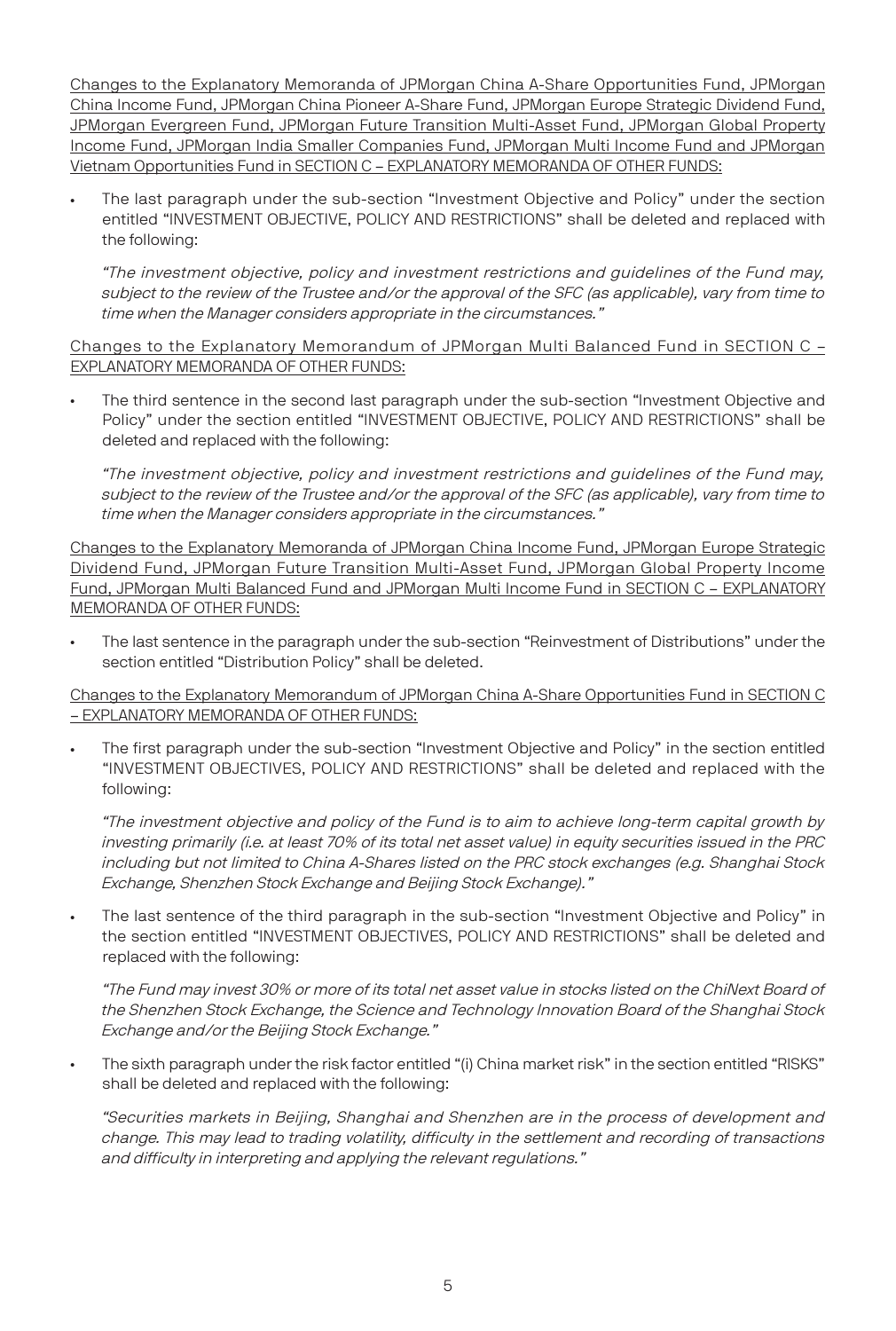• The risk factor entitled "(xiii) Risks associated with the investments in stocks listed on the ChiNext Board of the SZSE and/or the Science and Technology Innovation Board ("STAR Board") of the SSE" in the section entitled "RISKS" shall be deleted and replaced with the following:

"(xiii) Risks associated with the investments in stocks listed on the Beijing Stock Exchange and/or the ChiNext Board of the SZSE and/or the Science and Technology Innovation Board ("STAR Board") of the SSE – The Fund may invest in stocks listed on the Beijing Stock Exchange and/or the ChiNext Board of the SZSE and/or the STAR Board of the SSE. Investments in stocks listed on the Beijing Stock Exchange, ChiNext Board and/or STAR Board may result in significant losses for the Fund and its investors. The following additional risks apply:

#### Higher fluctuation on stock prices and liquidity risk

Listed companies on the Beijing Stock Exchange, the ChiNext Board and/or STAR Board are usually innovative and growth enterprises of emerging nature with smaller operating scale. Listed companies on the Beijing Stock Exchange, ChiNext Board and/or STAR Board are subject to wider price fluctuation limits, and due to higher entry thresholds for investors, stocks listed on the Beijing Stock Exchange, ChiNext Board and/or STAR Board may have limited liquidity, compared to those listed on other boards. Hence, they are subject to higher fluctuation in stock prices and liquidity risks and have higher risks and turnover ratios than companies listed on the main boards of the SSE and SZSE.

Due to different trading rules, daily price movements are limited to 30% on the Beijing Stock Exchange and 20% on the ChiNext market and the STAR Board, which are higher than the limits on the main boards of the SSE and SZSE. Therefore the securities traded on these markets may be subject to a higher volatility risk than securities of relevant sectors traded in the main boards of the SSE and SZSE.

#### Over-valuation risk

Stocks listed on the Beijing Stock Exchange, ChiNext Board and/or STAR Board may be given a higher valuation and such exceptionally high valuation may not be sustainable. Stock price may be more susceptible to manipulation due to fewer circulating shares.

#### Differences in regulations applicable to the Beijing Stock Exchange, ChiNext Board and STAR Board

The rules and regulations applicable to companies listed on the Beijing Stock Exchange, ChiNext Board and STAR Board are less stringent in terms of profitability and share capital than those on the main boards of the SSE and the SZSE.

#### Delisting risk

It may be more common and faster for companies listed on the Beijing Stock Exchange, ChiNext Board and/or STAR Board to delist. This may have an adverse impact on the Fund if the companies that it invests in are delisted.

#### Risk associated with transfer of listing for stocks listed on Beijing Stock Exchange

A company listed on the Beijing Stock Exchange in which the Fund invests may apply for transfer of listing to the ChiNext Board of the SZSE or the STAR Board of the SSE, if permitted by the applicable laws and regulations, subject to meeting the listing requirements of the CSRC and the SSE or SZSE (as the case may be). The application for transfer of listing will be subject to the review and approval by SSE or SZSE (as the case may be). The application for transfer of listing, whether successful or not, may cause fluctuations in the price of the relevant stock, and hence the net asset value of the Fund.

#### Concentration risk applicable to the Beijing Stock Exchange and STAR Board

Beijing Stock Exchange and STAR Board are newly established and may have a limited number of listed companies during the initial stage. Investments in stocks listed on the Beijing Stock Exchange and STAR Board may be concentrated in a small number of stocks and subject the Fund to higher concentration risk."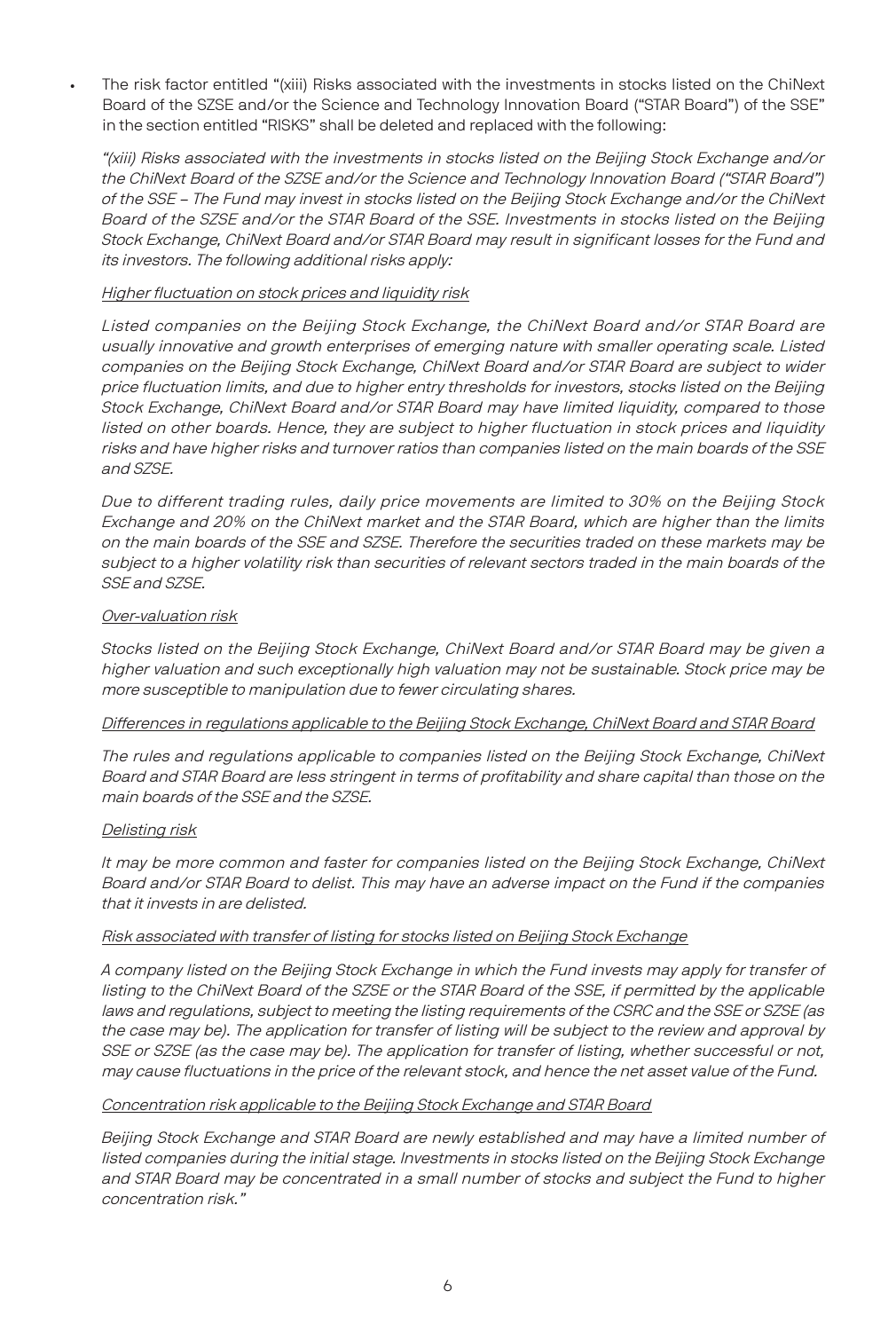#### Changes to the Explanatory Memorandum of JPMorgan China Income Fund in SECTION C – EXPLANATORY MEMORANDA OF OTHER FUNDS:

• The last sentence of the fourth paragraph in the sub-section "Investment Objective and Policy" in the section entitled "INVESTMENT OBJECTIVE, POLICY AND RESTRICTIONS" shall be deleted and replaced with the following:

"The Fund may invest 30% or more of its total net asset value in stocks listed on the ChiNext Board of the Shenzhen Stock Exchange, the Science and Technology Innovation Board of the Shanghai Stock Exchange and/or the Beijing Stock Exchange."

• The sixth paragraph under the risk factor entitled "(i) China market risk" in the section entitled "RISKS" shall be deleted and replaced with the following:

"Securities markets in Beijing, Shanghai and Shenzhen are in the process of development and change. This may lead to trading volatility, difficulty in the settlement and recording of transactions and difficulty in interpreting and applying the relevant regulations."

• The risk factor entitled "(xv) Risks associated with the investments in stocks listed on the ChiNext Board of the SZSE and/or the Science and Technology Innovation Board ("STAR Board") of the SSE" in the section entitled "RISKS" shall be deleted and replaced with the following:

"(xv) Risks associated with the investments in stocks listed on the Beijing Stock Exchange and/or the ChiNext Board of the SZSE and/or the Science and Technology Innovation Board ("STAR Board") of the SSE – The Fund may invest in stocks listed on the Beijing Stock Exchange and/or the ChiNext Board of the SZSE and/or the STAR Board of the SSE. Investments in stocks listed on Beijing Stock Exchange and/or ChiNext Board and/or STAR Board may result in significant losses for the Fund and its investors. The following additional risks apply:

#### Higher fluctuation on stock prices and liquidity risk

Listed companies on the Beijing Stock Exchange, the ChiNext Board and/or STAR Board are usually innovative and growth enterprises of emerging nature with smaller operating scale. Listed companies on the Beijing Stock Exchange, ChiNext Board and/or STAR Board are subject to wider price fluctuation limits, and due to higher entry thresholds for investors, stocks listed on the Beijing Stock Exchange, ChiNext Board and/or STAR Board may have limited liquidity, compared to those listed on other boards. Hence, they are subject to higher fluctuation in stock prices and liquidity risks and have higher risks and turnover ratios than companies listed on the main boards of the SSE and SZSE.

Due to different trading rules, daily price movements are limited to 30% on the Beijing Stock Exchange and 20% on the ChiNext market and the STAR Board, which are higher than the limits on the main boards of the SSE and SZSE. Therefore the securities traded on these markets may be subject to a higher volatility risk than securities of relevant sectors traded in the main boards of the SSE and SZSE.

#### Over-valuation risk

Stocks listed on the Beijing Stock Exchange, ChiNext Board and/or STAR Board may be given a higher valuation and such exceptionally high valuation may not be sustainable. Stock price may be more susceptible to manipulation due to fewer circulating shares.

#### Differences in regulations applicable to the Beijing Stock Exchange, ChiNext Board and STAR Board

The rules and regulations applicable to companies listed on the Beijing Stock Exchange, ChiNext Board and STAR Board are less stringent in terms of profitability and share capital than those on the main boards of the SSE and the SZSE.

#### Delisting risk

It may be more common and faster for companies listed on the Beijing Stock Exchange, ChiNext Board and/or STAR Board to delist. This may have an adverse impact on the Fund if the companies that it invests in are delisted.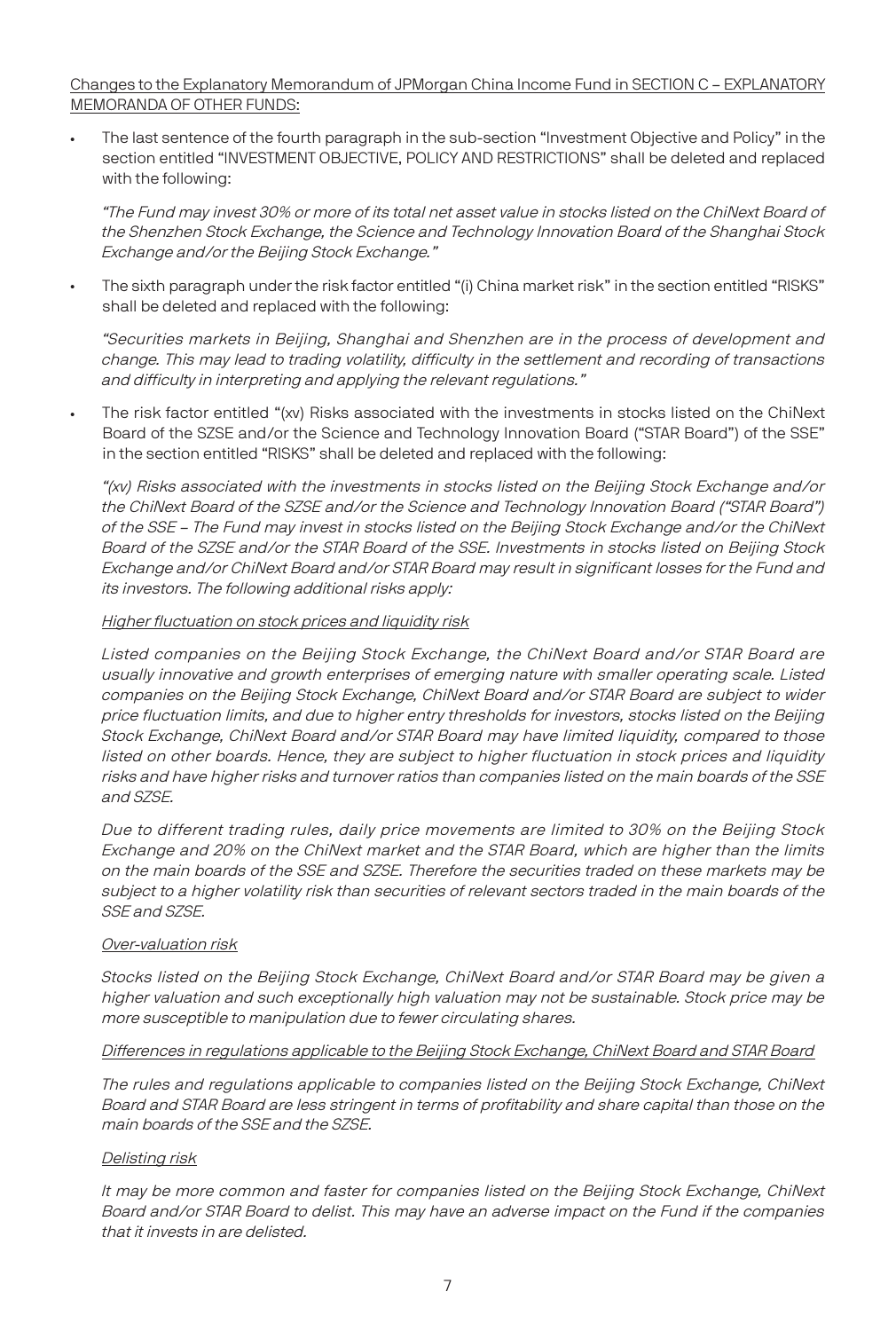#### Risk associated with transfer of listing for stocks listed on Beijing Stock Exchange

A company listed on the Beijing Stock Exchange in which the Fund invests may apply for transfer of listing to the ChiNext Board of the SZSE or the STAR Board of the SSE, if permitted by the applicable laws and requlations, subject to meeting the listing requirements of the CSRC and the SSE or SZSE (as the case may be). The application for transfer of listing will be subject to the review and approval by SSE or SZSE (as the case may be). The application for transfer of listing, whether successful or not, may cause fluctuations in the price of the relevant stock, and hence the net asset value of the Fund.

#### Concentration risk applicable to the Beijing Stock Exchange and STAR Board

Beijing Stock Exchange and STAR Board are newly established and may have a limited number of listed companies during the initial stage. Investments in stocks listed on the Beijing Stock Exchange and STAR Board may be concentrated in a small number of stocks and subject the Fund to higher concentration risk."

#### Changes to the Explanatory Memorandum of JPMorgan China Pioneer A-Share Fund in SECTION C – EXPLANATORY MEMORANDA OF OTHER FUNDS:

• The first paragraph under the sub-section "Investment Objective and Policy" in the section entitled "INVESTMENT OBJECTIVES, POLICY AND RESTRICTIONS" shall be deleted and replaced with the following:

"The investment objective and policy of the Fund is to achieve long-term capital growth by investing primarily (i.e. at least 70% of its total net asset value) in PRC equity securities, including but not limited to China A-Shares listed on the PRC stock exchanges (e.g. Shanghai Stock Exchange, Shenzhen Stock Exchange and Beijing Stock Exchange)."

• The last sentence of the third paragraph under the sub-section "Investment Objective and Policy" in the section entitled "INVESTMENT OBJECTIVES, POLICY AND RESTRICTIONS" shall be deleted and replaced with the following:

"The Fund may invest 30% or more of its total net asset value in stocks listed on the ChiNext Board of the Shenzhen Stock Exchange, the Science and Technology Innovation Board of the Shanghai Stock Exchange and/or the Beijing Stock Exchange."

• The sixth paragraph under the risk factor entitled "(i) China market risk" in the section entitled "RISKS" shall be deleted and replaced with the following:

"Securities markets in Beijing, Shanghai and Shenzhen are in the process of development and change. This may lead to trading volatility, difficulty in the settlement and recording of transactions and difficulty in interpreting and applying the relevant regulations."

The risk factor entitled "(xi) Risks associated with the investments in stocks listed on the ChiNext Board of the SZSE and/or the Science and Technology Innovation Board ("STAR Board") of the SSE" in the section entitled "RISKS" shall be deleted and replaced with the following:

"(xi) Risks associated with the investments in stocks listed on the Beijing Stock Exchange and/or the ChiNext Board of the SZSE and/or the Science and Technology Innovation Board ("STAR Board") of the SSE – The Fund may invest in stocks listed on the Beijing Stock Exchange and/or the ChiNext Board of the SZSE and/or the STAR Board of the SSE. Investments in stocks listed on Beijing Stock Exchange and/or ChiNext Board and/or STAR Board may result in significant losses for the Fund and its investors. The following additional risks apply:

#### Higher fluctuation on stock prices and liquidity risk

Listed companies on the Beijing Stock Exchange, the ChiNext Board and/or STAR Board are usually innovative and growth enterprises of emerging nature with smaller operating scale. Listed companies on the Beijing Stock Exchange, ChiNext Board and/or STAR Board are subject to wider price fluctuation limits, and due to higher entry thresholds for investors, stocks listed on the Beijing Stock Exchange, ChiNext Board and/or STAR Board may have limited liquidity, compared to those listed on other boards. Hence, they are subject to higher fluctuation in stock prices and liquidity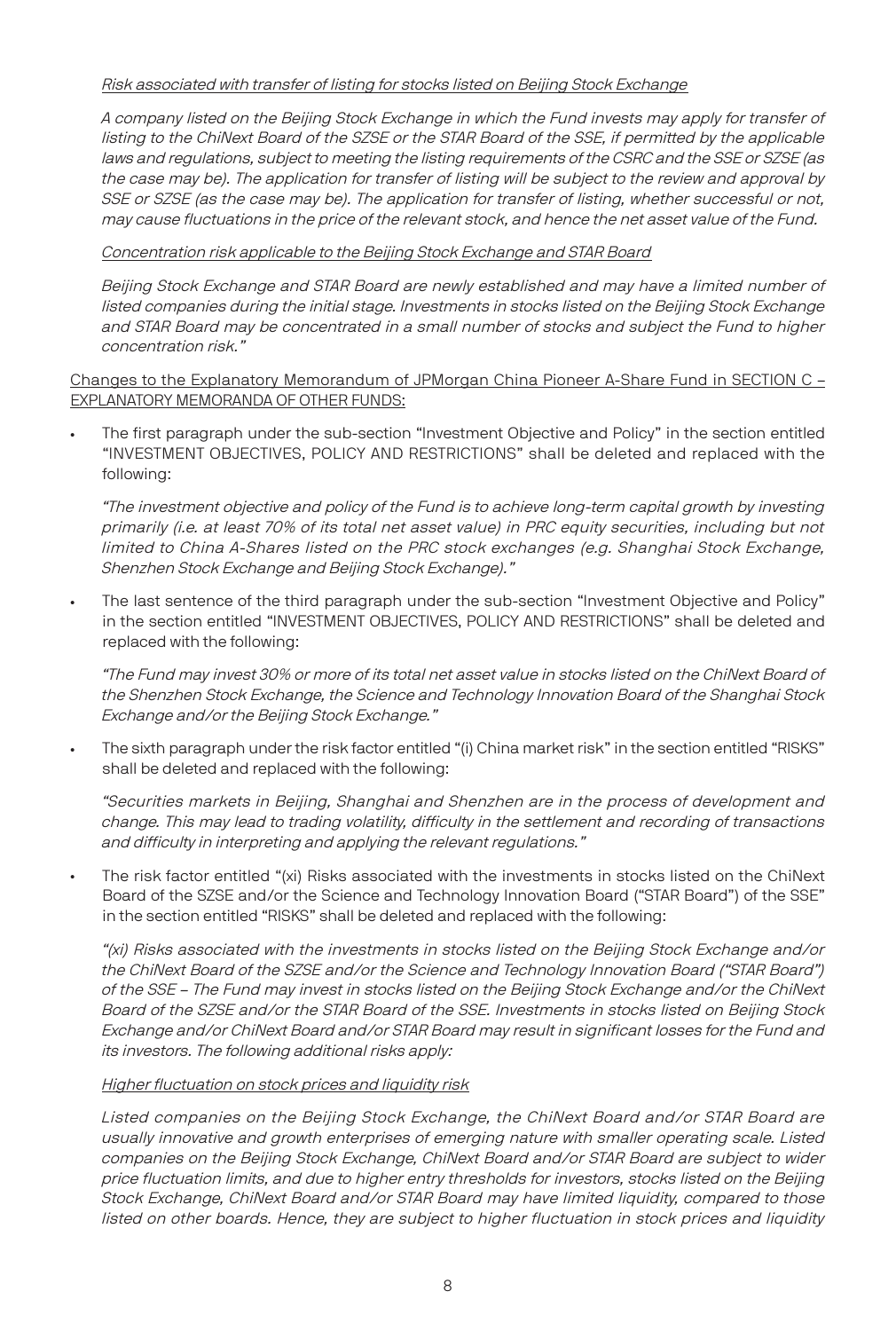risks and have higher risks and turnover ratios than companies listed on the main boards of the SSE and SZSE.

Due to different trading rules, daily price movements shall be limited to 30% on the Beijing Stock Exchange and 20% on the ChiNext market and the STAR Board which are higher than the limits on the main boards of the SSE and SZSE. Therefore the securities traded on these markets may be subject to a higher volatility risk than securities of relevant sectors traded in the main boards of the SSE and SZSE.

#### Over-valuation risk

Stocks listed on the Beijing Stock Exchange, ChiNext Board and/or STAR Board may be given a higher valuation and such exceptionally high valuation may not be sustainable. Stock price may be more susceptible to manipulation due to fewer circulating shares.

#### Differences in regulations applicable to the Beijing Stock Exchange, ChiNext Board and STAR Board

The rules and regulations applicable to companies listed on the Beijing Stock Exchange, ChiNext Board and STAR Board are less stringent in terms of profitability and share capital than those on the main boards of the SSE and the SZSE.

#### Delisting risk

It may be more common and faster for companies listed on the Beijing Stock Exchange, ChiNext Board and/or STAR Board to delist. This may have an adverse impact on the Fund if the companies that it invests in are delisted.

#### Risk associated with transfer of listing for stocks listed on Beijing Stock Exchange

A company listed on the Beijing Stock Exchange in which the Fund invests may apply for transfer of listing to the ChiNext Board of the SZSE or the STAR Board of the SSE, if permitted by the applicable laws and regulations, subject to meeting the listing requirements of the CSRC and the SSE or SZSE (as the case may be). The application for transfer of listing will be subject to the review and approval by SSE or SZSE (as the case may be). The application for transfer of listing, whether successful or not, may cause fluctuations in the price of the relevant stock, and hence the net asset value of the Fund.

#### Concentration risk applicable to the Beijing Stock Exchange and STAR Board

Beijing Stock Exchange and STAR Board are newly established and may have a limited number of listed companies during the initial stage. Investments in stocks listed on the Beijing Stock Exchange and STAR Board may be concentrated in a small number of stocks and subject the Fund to higher concentration risk."

• The following shall be inserted at the end of the first paragraph in the section entitled "CLASSES OF UNITS":

"In particular, Class C units are only available to institutional investors and certain designated distributors."

• The asterisk next to "JPMorgan China Pioneer A-Share - Class C (acc) - USD" and the corresponding footnote in the table under the second paragraph in the section entitled "CLASSES OF UNITS" shall be deleted.

#### Changes to the Explanatory Memorandum of JPMorgan India Smaller Companies Fund in SECTION C – EXPLANATORY MEMORANDA OF OTHER FUNDS:

The risk factor entitled "(ii) Regulatory risk" under the section entitled "RISKS" shall be deleted in its entirety and replaced with the following:

"(ii) Regulatory risk – The Fund is a Foreign Portfolio Investor ("Indian FPI") registered with the Securities and Exchange Board of India ("SEBI") under the SEBI (Foreign Portfolio Investors) Regulations, 2019 ("Indian FPI Regulations"), and investments by the Fund are, among other things, subject to the Indian FPI Regulations, the Foreign Exchange Management (Non-Debt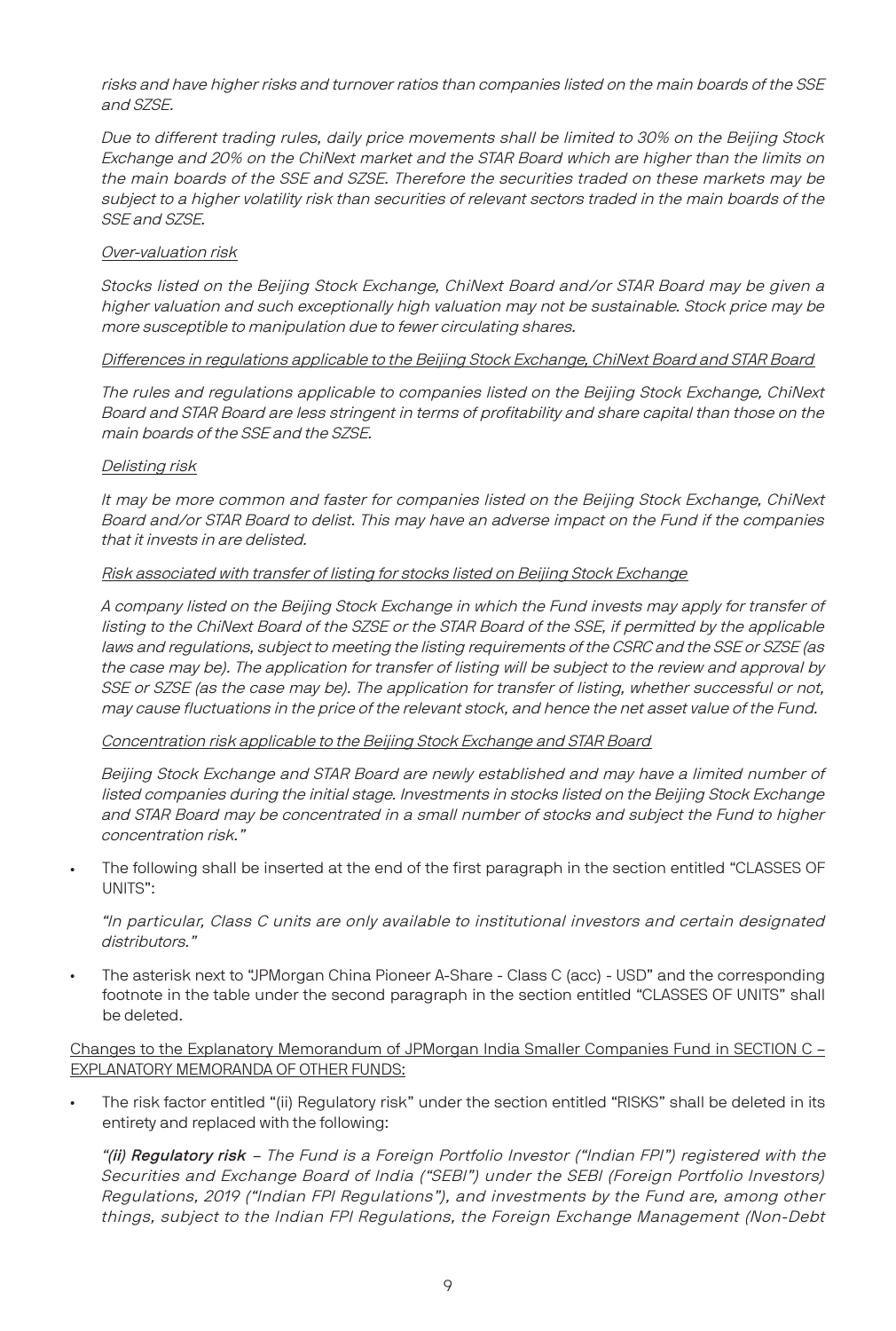Instruments) Rules, 2019 ("Indian FEM Non-Debt Rules"), and the Foreign Exchange Management (Debt Instruments) Regulations, 2019 ("Indian FEM Debt Regulations"). In terms of the Indian FPI Regulations, a registered Indian FPI is permitted to invest in specific securities, including, shares, debentures, and warrants issued by a body corporate which are listed or to be listed on recognised stock exchanges in India, other instruments mentioned in the Indian FPI Regulations and such other instruments as specified by SEBI from time to time. Investments by Indian FPIs are subject to individual and aggregate statutory limits, and sectoral caps. Where the investment by an Indian FPI along with its investor group, exceeds the specified individual thresholds, the Indian FPI would be required to divest the excess holding in the manner prescribed under the Indian FPI Requlations. If such divestment is not undertaken, the entire investment would be reclassified as investment under the Foreign Direct Investment route and the FPI along with this investor group will not be permitted to undertake further portfolio investments under the Indian FPI Regulations. In addition, any change to the Indian FPI Regulations, Indian FEM Non-Debt Rules, and Indian FEM Debt Regulations as amended from time to time and circulars and/or guidelines issued thereunder may limit or adversely impact the ability of the Fund to invest in India."

#### Changes to the Explanatory Memorandum of JPMorgan Multi Balanced Fund in SECTION C – EXPLANATORY MEMORANDA OF OTHER FUNDS:

• The sixth paragraph in the sub-section "Investment Objective and Policy" in the section entitled "INVESTMENT OBJECTIVES, POLICY AND RESTRICTIONS" shall be deleted and replaced with the following:

"The Fund will invest in equity and equity equivalent securities globally (including but not limited to American depositary receipts, global depositary receipts, equity-linked notes, participation notes etc.), provided that the Fund may only invest less than 20% of its total net asset value in equity-linked notes and participation notes. There are no restrictions on market capitalisations, industries or geographies."

The fifth bullet point under the second paragraph in the sub-section "Investment Restrictions and Guidelines" in the section entitled "INVESTMENT OBJECTIVES, POLICY AND RESTRICTIONS" shall be deleted and replaced with the following:

"(v) The Fund may invest less than 20% of its total net asset value in equity-linked notes and participation notes."

#### Changes to the Explanatory Memorandum of JPMorgan Multi Income Fund in SECTION C – EXPLANATORY MEMORANDA OF OTHER FUNDS:

• The seventh paragraph in the sub-section "Investment Objective and Policy" in the section entitled "INVESTMENT OBJECTIVES, POLICY AND RESTRICTIONS" shall be deleted and replaced with the following:

"The Fund will invest in equity and equity equivalent securities globally (including but not limited to American depositary receipts, global depositary receipts, equity-linked notes, participation notes etc.), provided that the Fund may only invest less than 20% of its total net asset value in equity-linked notes and participation notes. There are no restrictions on market capitalisations, industries or geographies."

#### Changes to Section D – TAX NOTES:

• The paragraph under "Interest income" under "Taxation of the Funds" under "The People's Republic of China ("PRC")" in the section entitled "(iv) Investment Markets" shall be deleted and replaced with the following:

"Interest paid by PRC companies is subject to 10% tax. The paying entity in the PRC will be responsible for withholding such tax when making a payment. Interest income from government bonds is specifically exempt from tax under the CITL whereas interest derived by foreign institutional investors from bonds traded in PRC local bond market are temporarily exempt from tax for the period from 7 November 2018 to 31 December 2025."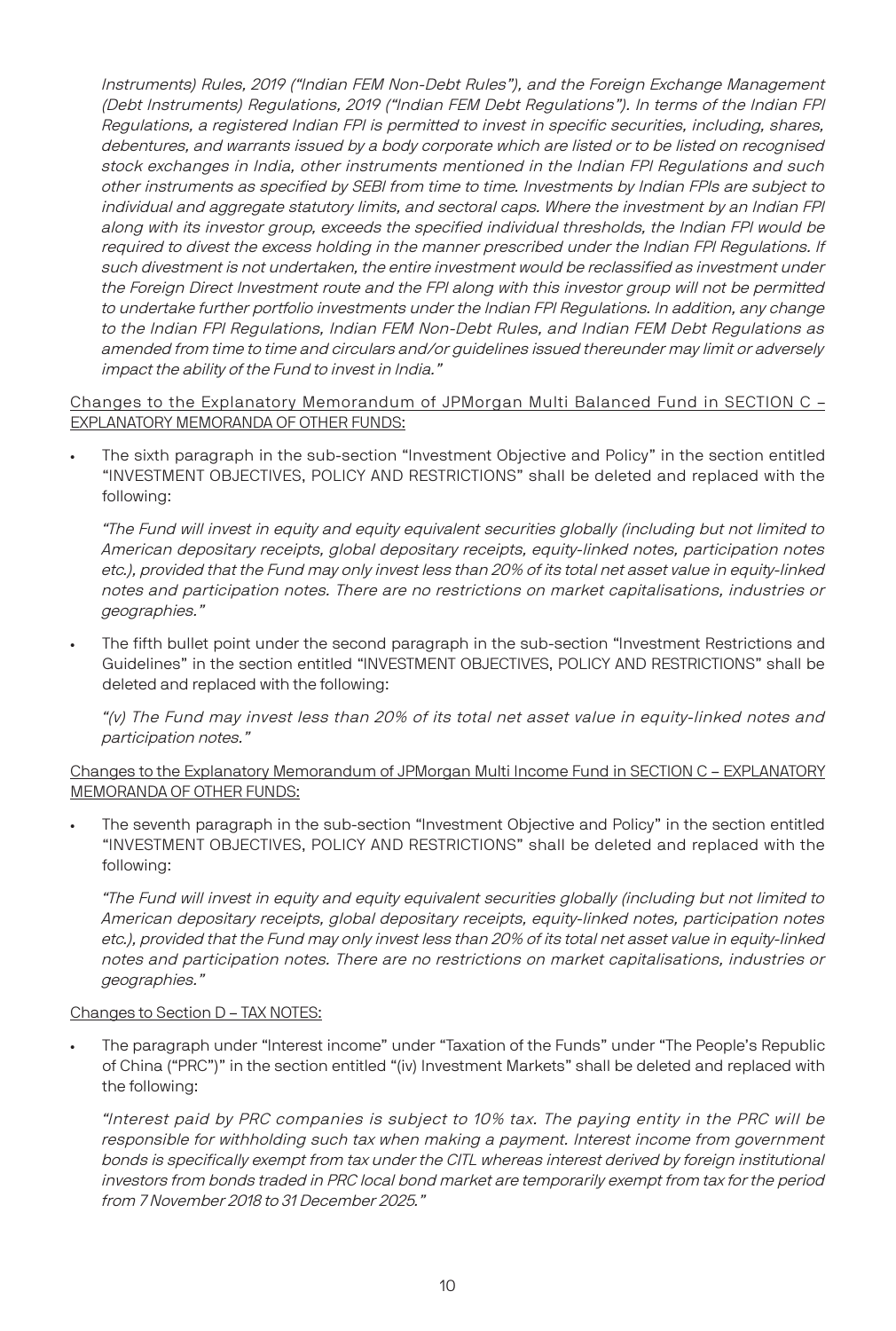Changes to Section E – NAMES OF FUNDS/CLASSES:

"

• The following shall be inserted as new rows in the table "Asia Pacific Equity Funds":

| Fund/Class                                          |
|-----------------------------------------------------|
| JPMorgan Japan (Yen) - Class C (acc) - USD (hedged) |
| JPMorgan Pacific Technology - Class I2 (acc) - USD  |
|                                                     |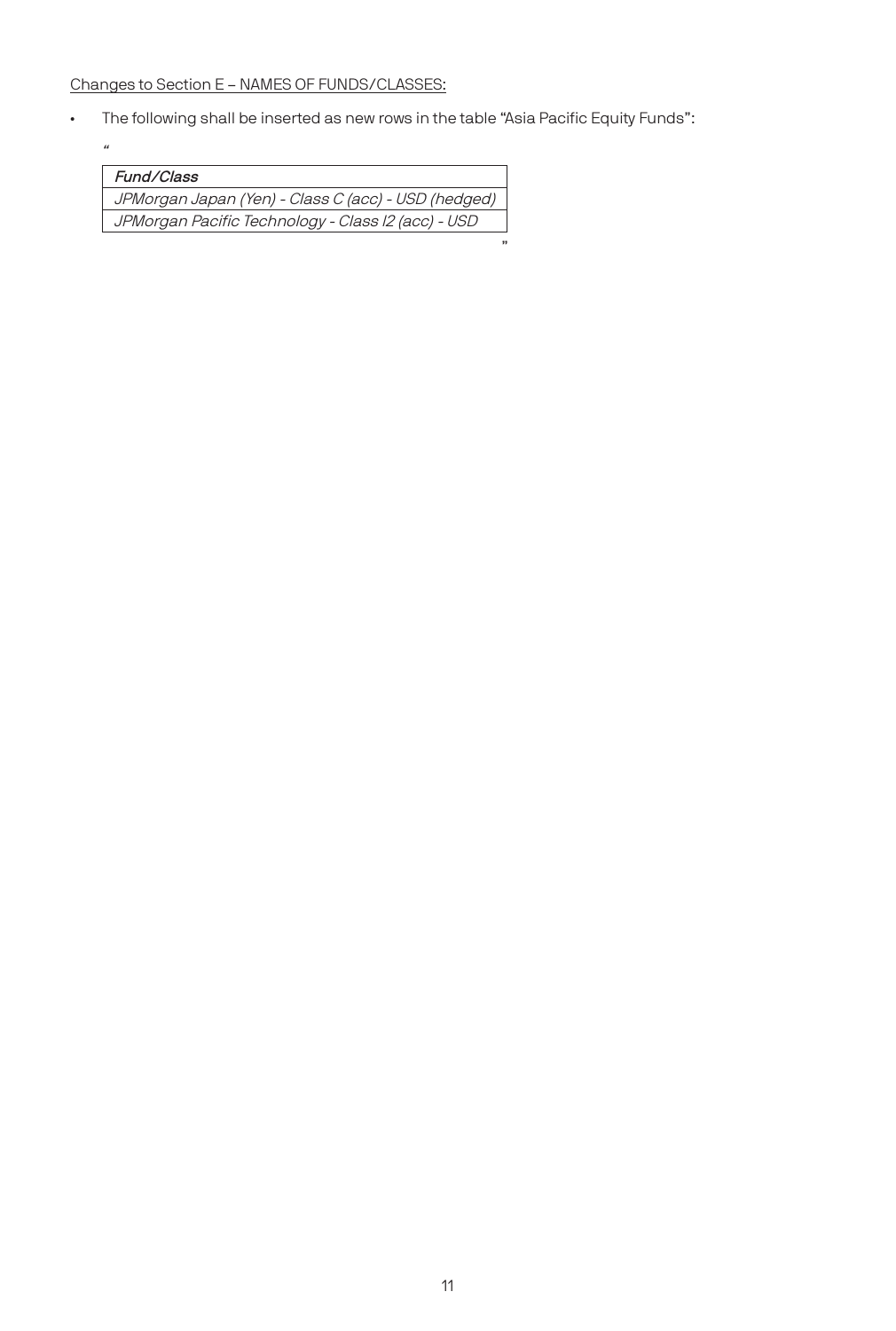#### 摩根基金(單位信託系列)2021年4月基金說明書之2022年4月補充文件

下文為摩根基金(單位信託系列)不時經修訂之2021年4月基金說明書(「綜合基金說明書」)之組成部分, 並應參照綜合基金說明書一併閱讀。除非另有指明,否則本補充文件內使用的術語應與綜合基金說明書所載 者具有相同的涵義。

#### 以下更改適用於綜合基金說明書,即時生效:

- 綜合基金說明書內對「(前稱JF資產管理有限公司)」的所有提述將刪去。
- 綜合基金說明書內對「www.jpmorgan.com/hk/am/」的所有提述將刪去,及以「am.jpmorgan.com/hk」 取代。

第A節-亞太區股票基金的綜合基金說明書的更改:

• 「投資目標、政策及限制」一節內「投資目標及政策」的最後一段將刪去,及以下文取代:

「當經理人認為情況合適時,每項基金的投資目標、政策及投資限制及指引可不時變更,惟須經相關信 託管理人審閱及/或證監會批准(取適用者)。」

• 「單位類別」一節的第一段的最後一句將刪去,及以下文取代:

「特別是, C類別單位僅向機構投資者及若干指定分銷商提供, 而I2類別單位僅向機構投資者提供。」

• 「認購」一節內「申請手續」下的第二段將刪去,及以下文取代:

「就已有不同類別的該等基金(以人民幣計價的單位類別、C類別及I2類別除外)而言,各類別的最低 整筆投資額一般為2,000美元或其以另一種貨幣計價之等值金額。就以人民幣計價的單位類別(C類別 及I2類別除外)而言,各該類別的最低整筆投資額一般為人民幣16,000元或其以另一種貨幣計價之等值 金額。就C類別而言,該類別的最低整筆投資額一般為10,000,000美元或其以另一種貨幣計價之等值金 額。就I2類別而言,該類別的最低整筆投資額一般為100,000,000美元或其以另一種貨幣計價之等值金 額。除此之外,投資者可以每月最少1,000港元作為各類別之每月投資。每月投資並不適用於C類別及 I2類別。經理人可如基金的組成文件所容許及透過摩根基金(亞洲)有限公司不時決定的其他交易途 徑,應用不同的最低整筆投資額及/或不同的最低每月投資額。」

• 「贖回」一節內「單位之贖回」下的第四段將刪去,及以下文取代:

「贖回費用金額應向下湊整至小數點後兩個位,或倘該金額以日圓計價,則湊整至最接近的貨幣單位, 而贖回款項之金額應自然湊整至小數點後兩個位,或倘該金額以日圓計價,則湊整至最接近的貨幣單 位。倘若向上湊整贖回款項或向下湊整獲贖回的單位數目,則進位對應的金額應撥歸進行贖回的單位持 有人。倘若向下湊整贖回款項或向上湊整獲贖回的單位數目,則進位對應的金額應撥歸有關基金。」

• 「贖回」一節內「贖回手續」下的第四、第五及第六段將刪去,及以下文取代:

「就已有不同類別的該等基金而言(以人民幣計價的單位類別、C類別及I2類別除外),單位持有人可贖 回部分所持有之基金單位,惟贖回部分基金單位不得導致單位持有人在基金所持單位總值於要求獲處理 後低於正常情況下的2,000美元或其以另一種貨幣計價之等值金額。倘若贖回或轉換要求導致所持單位於 要求獲處理後少於2,000美元或其以另一種貨幣計價之等值金額,經理人可絕對酌情決定將贖回或轉換要 求視作為一項贖回或轉換(如適用)於有關類別的全部所持單位之指示。

就以人民幣計價的單位類別(C類別及I2類別除外)而言,基金之單位持有人可將部分所持有之單位贖 回,惟贖回部分單位不得導致單位持有人所持以人民幣計價類別的單位總值於要求獲處理後少於正常情 況下的人民幣16,000元。倘若贖回或轉換之要求導致所持單位於要求獲處理後少於人民幣16,000元,經 理人可絕對酌情決定將贖回或轉換之要求視作為一項贖回或轉換(如適用)於有關類別全部所持有單位 之指示。

就C類別而言,單位持有人可贖回部分所持有之基金單位,惟贖回部分基金單位不得導致單位持有人在 C類別所持單位總值於要求獲處理後低於正常情況下的10,000,000美元或其以另一種貨幣計價之等值金 額。倘若贖回或轉換要求導致所持單位於要求獲處理後少於10,000,000美元或其以另一種貨幣計價之等 值金額,經理人可絕對酌情決定將贖回或轉換要求視作為一項贖回或轉換(如適用)於該類別的全部所 持單位之指示。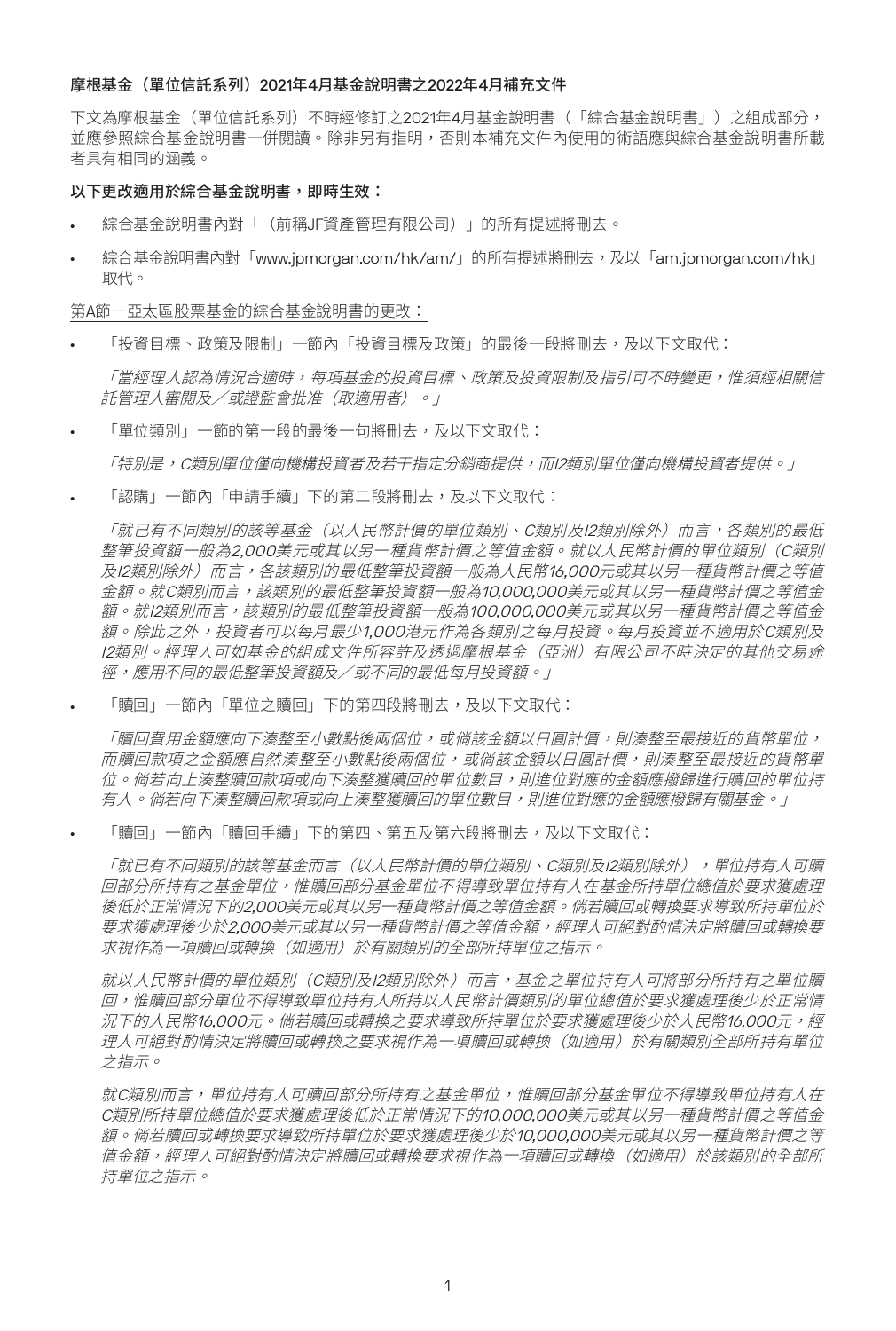就I2類別而言,單位持有人可贖回部分所持有之基金單位,惟贖回部分基金單位不得導致單位持有人在 I2類別所持單位總值於要求獲處理後低於正常情況下的100,000,000美元或其以另一種貨幣計價之等值金 額。為免生疑問,當單位持有人不符合100,000,000美元或其以另一種貨幣計價之等值金額的最低持有 量規定時,經理人保留權利,按其絕對酌情權贖回或轉換單位持有人的餘下單位至基金的其他類別。」

• 「一般資料」一節內「流動性風險管理」分節的第五段後將加插以下新的一段:

「有關各基金的流動性估計的更多資料,可向經理人索取。」

- 「附錄——亞太區股票基金的基金詳情」內摩根亞洲股息基金的基金說明書內「12. 收益分派政策」—節 下「分派再投資」分節下的一段的最後一句將刪去。
- 「附錄——亞太區股票基金的基金詳情」內摩根印度基金的基金說明書內「5. 額外風險因素」—節將全 部刪去,及以下文取代:

#### 「5. 額外風險因素

 $\sqrt{ }$ 

監管風險-基金為根據2019年印度證券及交易所委員會(「印交會」)(境外投資組合投資者)規例 (「印度境外投資組合投資者規例」)於印交會登記之境外投資組合投資者(「印度境外投資組合投資 者」),而基金所作投資須(其中包括)受印度境外投資組合投資者規例、2019年外匯管理(非債務工 具)規則(「印度外匯管理非債務規則」)及2019年外匯管理(債務工具)規例(「印度外匯管理債務 規例」)規限。就印度境外投資組合投資者規例而言,已登記之印度境外投資組合投資者獲准投資於特 定證券(包括由法人團體所發行在印度認可證券交易所上市或將予上市的股份、債券及認股權證)、印 度境外投資組合投資者規例所載的其他工具及印交會不時指明的其他工具。印度境外投資組合投資者所 作投資須受個別及合計法定限額以及行業上限所規限。倘若印度境外投資組合投資者連同其投資者團體 所作投資超過訂明的個別限額,印度境外投資組合投資者將須按照印度境外投資組合投資者規例所訂方 式就超額投資推行減倉。如並未減倉,則全部投資將被重新劃分為境外直接投資路徑下的投資,及境外 投資組合投資者連同該投資者團體將不會獲准根據印度境外投資組合投資者規例進行進一步的投資組合 投資。此外,印度境外投資組合投資者規例、印度外匯管理非債務規則及印度外匯管理債務規例(經不 時修訂)以及據此發佈的通函及/或指引之任何轉變,可能對基金投資於印度之能力造成限制或構成不 利影響。」

• 「附錄一-亞太區股票基金的基金詳情」內摩根日本(日圓)基金的基金說明書內「5. 單位類別」一節的 第一段下的表格內將加插以下新的一行:

| 术百口"                                                                           | $2 - 32$<br>ᇀ |
|--------------------------------------------------------------------------------|---------------|
| 累計<br>।⊂<br>术户<br>后<br>$\sqrt{ }$<br>--<br><br><b>SOLU</b><br>$-1$<br>ີ<br>. . | ۔             |

「附錄——亞太區股票基金的基金詳情」內摩根日本(日圓)基金的基金說明書內「9. 收費及開支」— 節下的表格內「管理費」一欄將刪去,及以下文取代:

| 管理費                       |
|---------------------------|
| 除C類別以外的類別:每年相關類別資產淨值之1.5% |
| C類別:每年相關類別資產淨值之0.75%      |
|                           |

• 「附錄一-亞太區股票基金的基金詳情」內摩根日本(日圓)基金的基金說明書內「10. 首次發行價格」一 節的結尾將加插以下新的一段:

」

「此外,首次發行之下列類別單位將按下列價格發行,而當中並不包括首次認購費:

| 類別                                         | <i>、認購費」</i><br>$17 - 16$<br>ユーート・マン・ペー<br>(不包括首次<br>,次發行價格<br>丑<br>$H^{\prime}$<br>自 |
|--------------------------------------------|---------------------------------------------------------------------------------------|
| 累計<br>. 美元對<br>'Al.<br>日圓<br>澳<br>$\Delta$ |                                                                                       |

」

」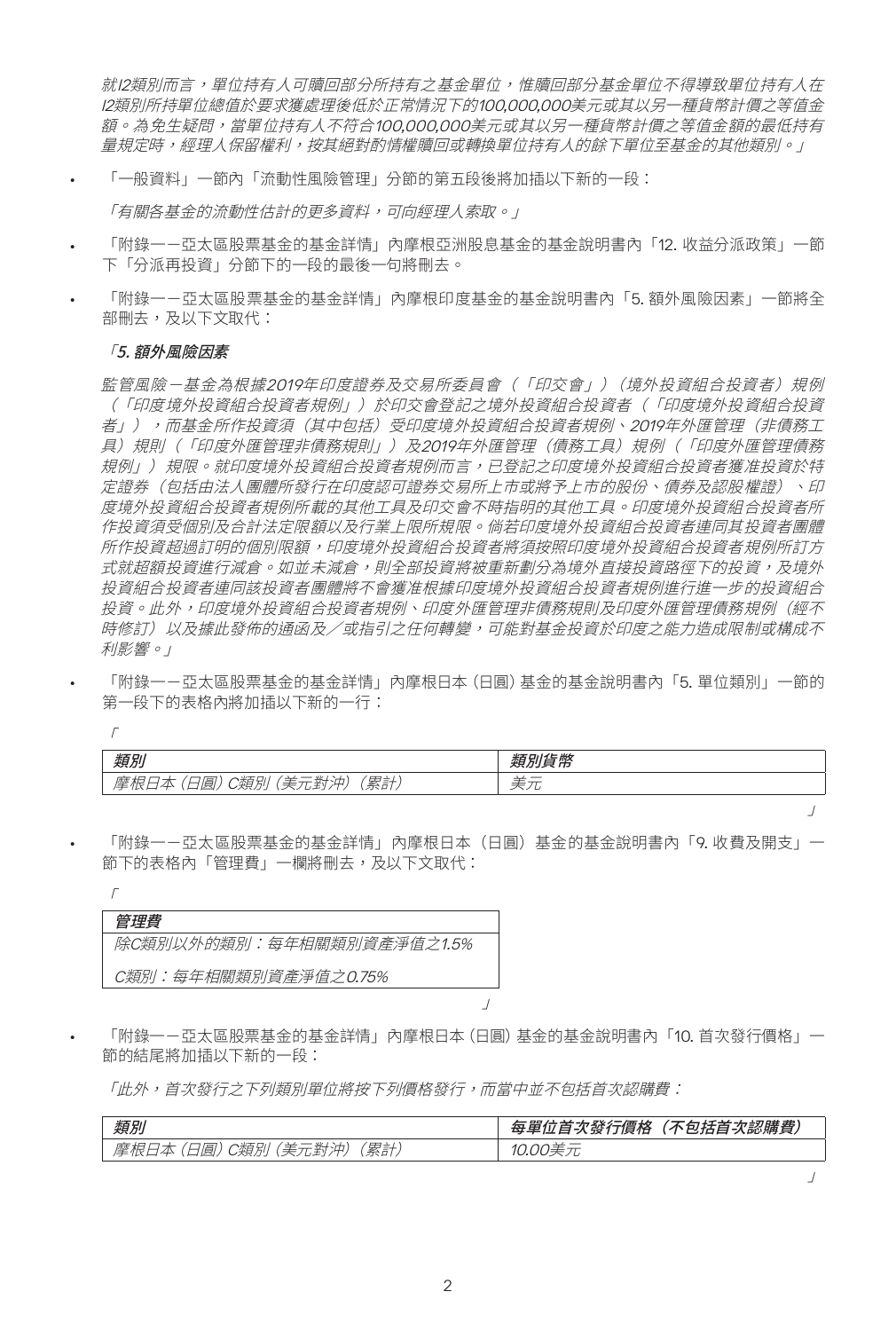• 「附錄一-亞太區股票基金的基金詳情」內摩根馬來西亞基金的基金說明書內「3. 投資目標及政策」一 節的第一段將刪去,及以下文取代:

「基金之投資政策為透明主要(即將其總資產淨值至少70%)投資於與馬來西亞經濟有關之股票證券, 為投資者提供長遠資本增值。此等股票證券包括,但不限於在吉隆坡證券交易所上市之證券。基金在任 何行業可投資的總資產淨值的比例不受任何限制,其可投資的公司市值亦不受任何限制。」

「附錄一一亞太區股票基金的基金詳情」內摩根太平洋科技基金的基金說明書內「5. 單位類別」一節的 第一段下的表格內將加插以下新的一行:

| <b>米百</b> 도             | $2 - 32$<br>_ |
|-------------------------|---------------|
| 累計<br>_<br>±<br>υ.<br>╮ | ۔             |

「附錄——亞太區股票基金的基金詳情」內摩根太平洋科技基金的基金說明書內「8. 收費及開支」一節 下的表格內「管理費」一欄將刪去,及以下文取代:

| 管理費                                |  |
|------------------------------------|--|
| 除C類別及I2類別以外的類別:每年相關類別資產淨值<br>71.5% |  |
| C類別:每年相關類別資產淨值之0.75%               |  |
| 12類別:每年相關類別資產淨值之0.60%              |  |

 $\sqrt{ }$ 

「附錄——亞太區股票基金的基金詳情」內摩根太平洋科技基金的基金說明書內「9. 首次發行價格」— 節的第二段下的表格內將加插以下新的一行:

」

| 類別                     | 每單位首次發行價格<br><sup>:</sup> (不包括首次認購費) |
|------------------------|--------------------------------------|
| 累計<br>摩根太平洋科技I2類別 (美元) | 10.00美元                              |

」

」

「附錄——亞太區股票基金的基金詳情」內摩根太平洋科技基金的基金說明書內「5. 單位類別」一節下 的表格內「摩根太平洋科技C類別(港元)(累計)」、「摩根太平洋科技C類別(澳元對沖)(累計)及「摩 根太平洋科技C類別(新加坡元對沖)(累計)」旁的星號及相應腳註將刪去。

第B節-債券和貨幣基金的基金說明書內摩根亞洲總收益債券基金、摩根歐洲市場高收益債券基金、摩根國際 債券基金及摩根貨幣基金的基金說明書的更改:

「投資目標、政策及限制」一節內「投資目標及政策」分節的最後一段將刪去,及以下文取代:

「當經理人認為情況合適時,基金之投資目標、政策及投資限制及指引可不時變更,惟須經信託管理人 審閱及/或證監會批准(取適用者)。」

第B節-債券和貨幣基金的基金說明書內摩根亞洲總收益債券基金、摩根歐洲市場高收益債券基金及摩根國際 債券基金的基金說明書的更改:

• 「收益分派政策」一節內「分派再投資」分節下的一段的最後一句將刪去。

第C節-其他基金的基金說明書內摩根亞洲增長基金的基金說明書的更改:

「投資目標、政策及限制」一節內「投資目標及政策」分節的最後一段的第一句將刪去,及以下文取 代:

「當經理人認為情況合適時,基金之投資目標、政策及投資限制及指引可不時變更,惟須經信託管理人 審閱及/或證監會批准(取適用者)。」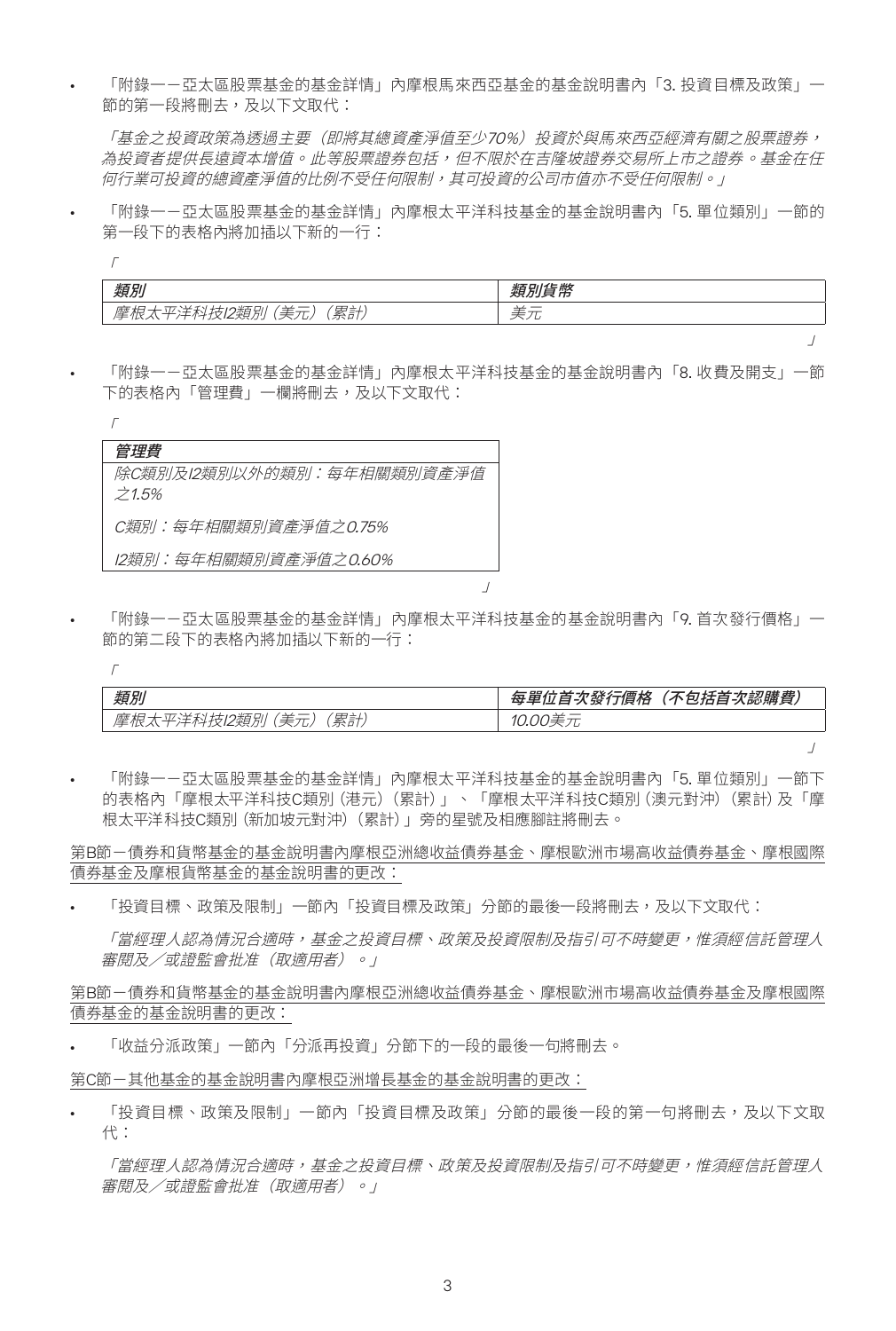第C節-其他基金的基金說明書內摩根中國A股機會基金、摩根中國入息基金、摩根中國先驅A股基金、摩根 歐洲市場策略股息基金、摩根全天候組合基金、摩根明日趨勢多元基金、摩根環球地產入息基金、摩根印度 小型企業基金、摩根全方位入息基金及摩根越南機會基金的基金說明書的更改:

「投資目標、政策及限制」一節內「投資目標及政策」分節的最後一段將刪去,及以下文取代:

「當經理人認為情況合適時,基金之投資目標、政策及投資限制及指引可不時變更,惟須經信託管理人 審閱及/或證監會批准(取適用者)。」

第C節-其他基金的基金說明書內摩根全方位均衡基金的基金說明書的更改:

「投資目標、政策及限制」一節內「投資目標及政策」分節的倒數第二段的第三句將刪去,及以下文取 代:

「當經理人認為情況合適時,基金之投資目標、政策及投資限制及指引可不時變更,惟須經信託管理人 審閱及/或證監會批准(取適用者)。」

第C節-其他基金的基金說明書內摩根中國入息基金、摩根歐洲市場策略股息基金、摩根明日趨勢多元基金、 摩根環球地產入息基金、摩根全方位均衡基金及摩根全方位入息基金的基金說明書的更改:

• 「收益分派政策」一節內「分派再投資」分節下的一段的最後一句將刪去。

#### 第C節-其他基金的基金說明書內摩根中國A股機會基金的基金說明書的更改:

「投資目標、政策及限制」一節內「投資目標及政策」分節的第一段將刪去,及以下文取代:

「基金的投資目標及政策為透過主要(即將其總資產淨值至少70%)投資於中國發行的股票證券,包括 但不限於在中國證券交易所(如上海證券交易所、深圳證券交易所及北京證券交易所)上市的中國A股, 以提供長期資本增值。」

「投資目標、政策及限制」一節內「投資目標及政策」分節的第三段的最後一句將刪去,及以下文取 代:

「基金可將其總資產淨值30%或以上投資於在深圳證券交易所創業板、上海證券交易所科技創新板及/ 或北京證券交易所上市的股票。」

• 「風險」一節內的風險因素「(i) 中國市場風險」下的第六段將刪去,及以下文取代:

「北京、上海及深圳證券市場均正處於發展和轉變階段。此情況可能導致買賣波動、難於結算及記錄交 易,以及難於詮釋和應用相關規例。」

「風險」一節內的風險因素「(xiii) 與投資於在深交所創業板及/或上交所科技創新板(「科創板」)上 市的股票相關的風險」將刪去,及以下文取代:

「(xiii) 與投資於在北京證券交易所及/或深交所創業板及/或上交所科技創新板(「科創板」)上市 的股票相關的風險-基金可投資於在北京證券交易所及/或深交所創業板及/或上交所科創板上市的股 票。投資於在北京證券交易所、創業板及/或科創板上市的股票可能導致基金及其投資者蒙受重大損 失。以下額外風險將適用:

#### 較高的股價波動及流通性風險

北京證券交易所、創業板及/或科創板的上市公司通常屬新興性質的創新及增長型企業,經營規模較 小。北京證券交易所、創業板及/或科創板上市公司的股價浮動限制較實,並基於投資者入場門檻較 高,故於北京證券交易所、創業板及/或科創板上市的股票流通性相比其他交易板塊上市的有限。因 此,相較於在上交所及深交所主板上市的公司承受較高的股價波動及流通性風險,且面臨更高的風險, 換手率亦更高。

由於交易規則不同,北京證券交易所的每日價格波動限制為30%,而創業板及科創板為20%,均高於上 交所及深交所主板的限制。因此,在該等市場交易的證券可能比在上交所及深交所主板交易的有關行業 的證券承受更高的波動性風險。

#### 估值過高風險

北京證券交易所、創業板及/或科創板上市的股票估值可能較高,而該極高估值可能無法持續。由於流 通股較少,股價可能更易被操控。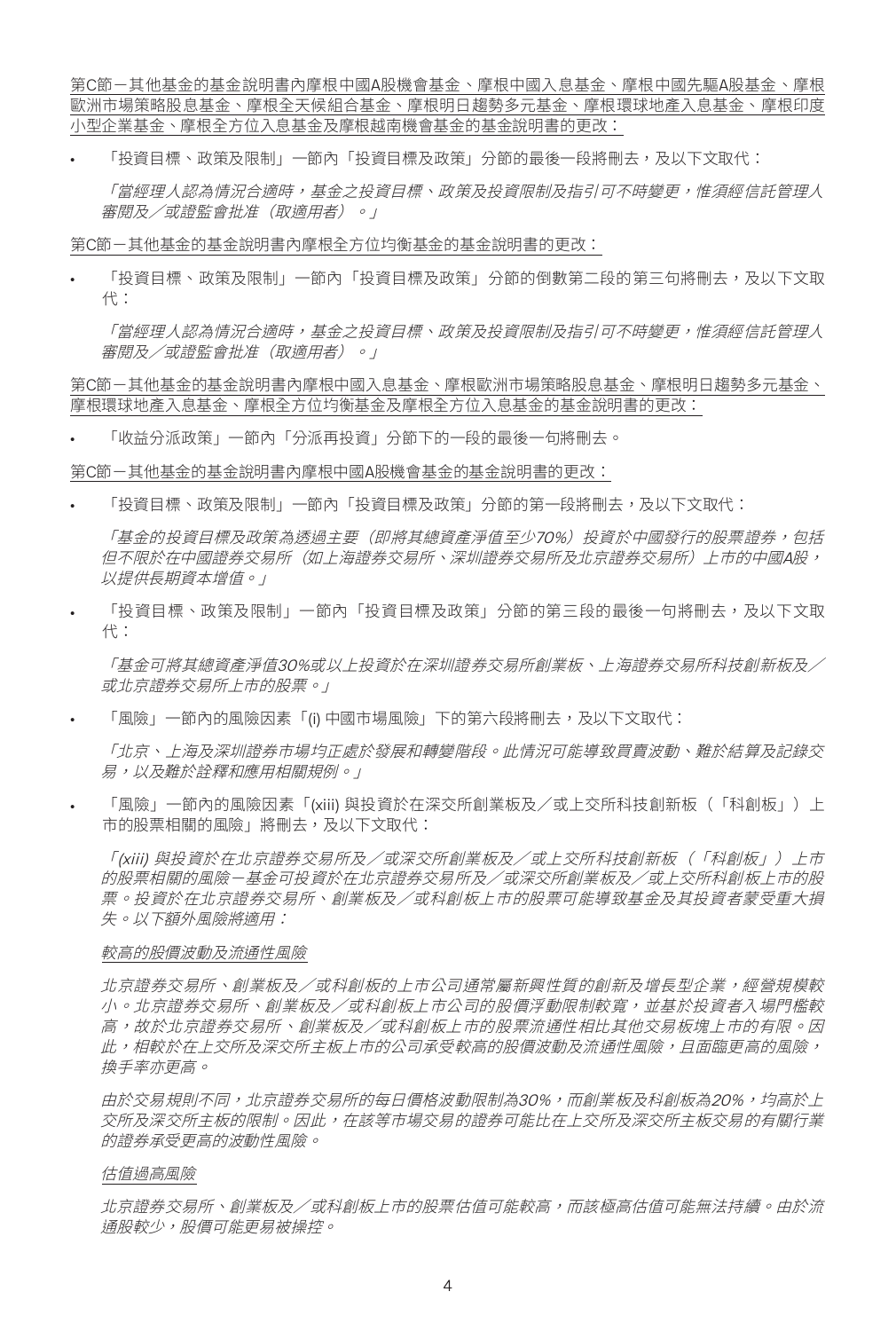#### 適用於北京證券交易所、創業板及科創板的監管差異

適用於在北京證券交易所、創業板及科創板上市的公司的規則及規例在盈利能力及股本方面可能不及上 交所及深交所主板的有關規則及規例嚴格。

#### 除牌風險

在北京證券交易所、創業板及/或科創板上市的公司發生除牌可能更為普遍及迅速。倘若基金投資的公 司被除牌,可能對基金構成不利影響。

#### 與在北京證券交易所上市的股票轉板相關的風險

如獲適用法律及規例允許,並符合中國證監會及上交所或深交所(視乎情況而定)的上市規定,基金投 資的在北京證券交易所上市的公司可申請轉板至深交所創業板或上交所科創板。轉板申請將由上交所或 深交所(視乎情況而定)審核及批准。轉板申請(不論是否成功)可能導致有關股票的價格出現波動, 因此令基金的資產淨值亦出現波動。

#### 適用於北京證券交易所及科創板的集中風險

北京證券交易所及科創板為新設立,初期的上市公司數目有限。於在北京證券交易所及科創板上市的股 票的投資可能集中於少數股票,故基金或會承受較高的集中風險。」

#### 第C節-其他基金的基金說明書內摩根中國入息基金的基金說明書的更改:

「投資目標、政策及限制」一節內「投資目標及政策」分節的第四段的最後一句將刪去,及以下文取 代:

「基金可將其總資產淨值30%或以上投資於在深圳證券交易所創業板、上海證券交易所科技創新板及/ 或北京證券交易所上市的股票。」

• 「風險」一節內的風險因素「(i) 中國市場風險」下的第六段將刪去,及以下文取代:

「北京、上海及深圳證券市場均正處於發展和轉變階段。此情況可能導致買賣波動、難於結算及記錄交 易,以及難於詮釋和應用相關規例。」

• 「風險」一節內的風險因素「(xv) 與投資於在深交所創業板及/或上交所科技創新板(「科創板」)上市 的股票相關的風險」將刪去,及以下文取代:

「(xv) 與投資於在北京證券交易所及/或深交所創業板及/或上交所科技創新板(「科創板」)上市的股 票相關的風險-基金可投資於在北京證券交易所及/或深交所創業板及/或上交所科創板上市的股票。 投資於在北京證券交易所及/或創業板及/或科創板上市的股票可能導致基金及其投資者蒙受重大損 失。以下額外風險將適用:

#### 較高的股價波動及流通性風險

北京證券交易所、創業板及/或科創板的上市公司通常屬新興性質的創新及增長型企業,經營規模較 小。北京證券交易所、創業板及/或科創板上市公司的股價浮動限制較實,並基於投資者入場門檻較 高,故於北京證券交易所、創業板及/或科創板上市的股票流通性相比其他交易板塊上市的有限。因 此,相較於在上交所及深交所主板上市的公司承受較高的股價波動及流通性風險,且面臨更高的風險, 換手率亦更高。

由於交易規則不同,北京證券交易所的每日價格波動限制為30%,而創業板及科創板為20%,均高於上 交所及深交所主板的限制。因此,在該等市場交易的證券可能比在上交所及深交所主板交易的有關行業 的證券承受更高的波動性風險。

#### 估值過高風險

北京證券交易所、創業板及/或科創板上市的股票估值可能較高,而該極高估值可能無法持續。由於流 通股較少,股價可能更易被操控。

#### 適用於北京證券交易所、創業板及科創板的監管差異

適用於在北京證券交易所、創業板及科創板上市的公司的規則及規例在盈利能力及股本方面可能不及上 交所及深交所主板的有關規則及規例嚴格。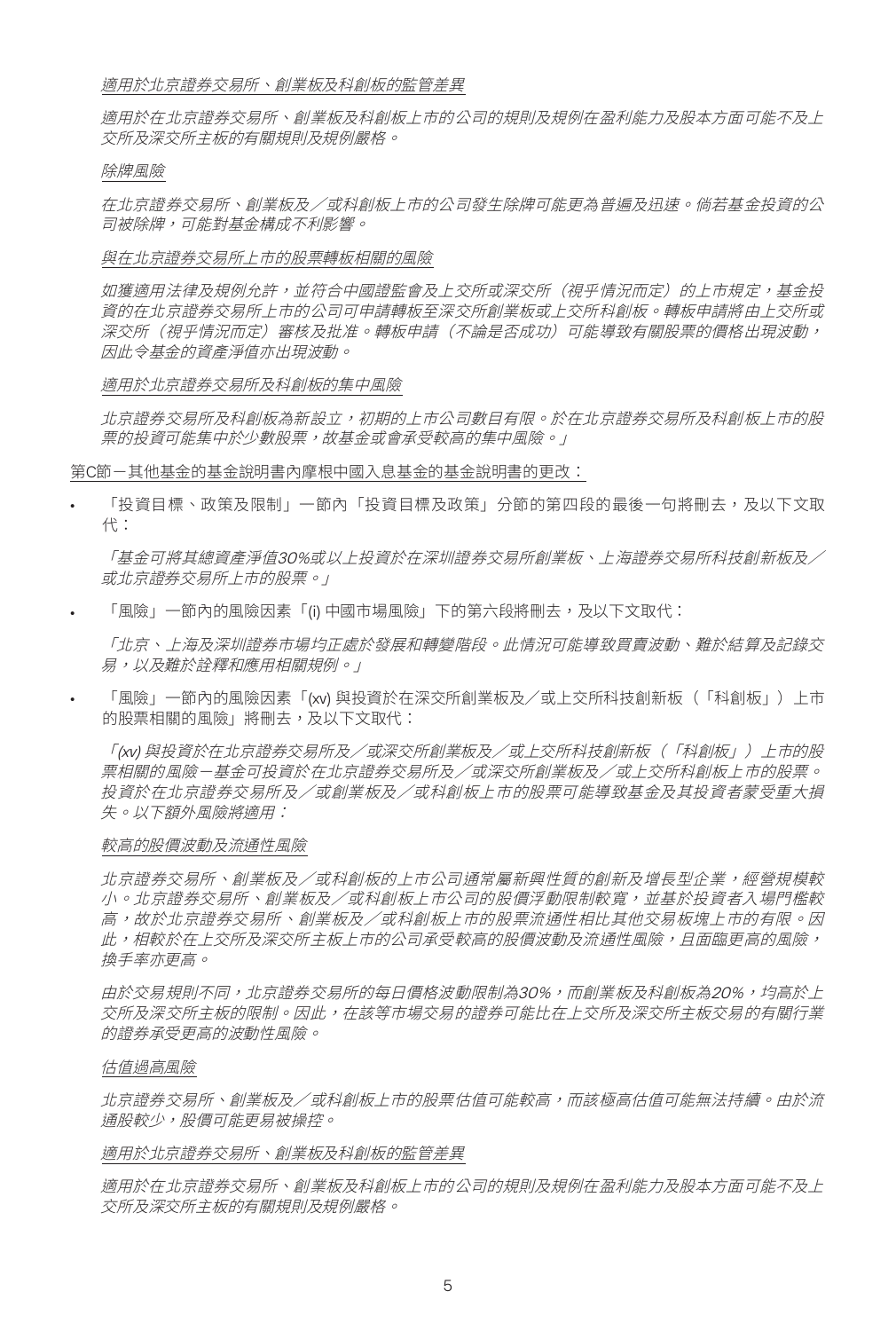除牌風險

在北京證券交易所、創業板及/或科創板上市的公司發生除牌可能更為普遍及迅速。倘若基金投資的公 司被除牌,可能對基金構成不利影響。

與在北京證券交易所上市的股票轉板相關的風險

如獲適用法律及規例允許,並符合中國證監會及上交所或深交所(視乎情況而定)的上市規定,基金投 資的在北京證券交易所上市的公司可申請轉板至深交所創業板或上交所科創板。轉板申請將由上交所或 深交所(視乎情況而定)審核及批准。轉板申請(不論是否成功)可能導致有關股票的價格出現波動, 因此令基金的資產淨值亦出現波動。

適用於北京證券交易所及科創板的集中風險

北京證券交易所及科創板為新設立,初期的上市公司數目有限。於在北京證券交易所及科創板上市的股 票的投資可能集中於少數股票,故基金或會承受較高的集中風險。」

第C節-其他基金的基金說明書內摩根中國先驅A股基金的基金說明書的更改:

「投資目標、政策及限制」一節內「投資目標及政策」分節的第一段將刪去,及以下文取代:

「基金之投資目標及政策為透過主要(即將其總資產淨值至少70%)投資於中國股票證券(包括但不限 於在中國證券交易所(如上海證券交易所、深圳證券交易所及北京證券交易所)上市的中國A股)尋求達 致長遠資本增長。」

「投資目標、政策及限制」一節內「投資目標及政策」分節的第三段的最後一句將刪去,及以下文取 代:

「基金可將其總資產淨值30%或以上投資於在深圳證券交易所創業板、上海證券交易所科技創新板及/ 或北京證券交易所上市的股票。」

• 「風險」一節內的風險因素「(i) 中國市場風險」下的第六段將刪去,及以下文取代:

「北京、上海及深圳證券市場均正處於發展和轉變階段。此情況可能導致買賣波動、難於結算及記錄交 易,以及難於詮釋和應用相關規例。」

• 「風險」一節內的風險因素「(xi) 與投資於在深交所創業板及/或上交所科技創新板(「科創板」)上市 的股票相關的風險」將刪去,及以下文取代:

「(xi) 與投資於在北京證券交易所及/或深交所創業板及/或上交所科技創新板(「科創板」)上市的股 票相關的風險-基金可投資於在北京證券交易所及/或深交所創業板及/或上交所科創板上市的股票。 投資於在北京證券交易所及/或創業板及/或科創板上市的股票可能導致基金及其投資者蒙受重大損 失。以下額外風險將適用:

#### 較高的股價波動及流通性風險

北京證券交易所、創業板及/或科創板的上市公司通常屬新興性質的創新及增長型企業,經營規模較 小。北京證券交易所、創業板及/或科創板上市公司的股價浮動限制較實,並基於投資者入場門檻較 高,故於北京證券交易所、創業板及/或科創板上市的股票流通性相比其他交易板塊上市的有限。因 此,相較於在上交所及深交所主板上市的公司承受較高的股價波動及流通性風險,且面臨更高的風險, 換手率亦更高。

由於交易規則不同,北京證券交易所的每日價格波動限制為30%,而創業板及科創板為20%,均高於上 交所及深交所主板的限制。因此,在該等市場交易的證券可能比在上交所及深交所主板交易的有關行業 的證券承受更高的波動性風險。

#### 估值過高風險

北京證券交易所、創業板及/或科創板上市的股票估值可能較高,而該極高估值可能無法持續。由於流 通股較少,股價可能更易被操控。

#### 適用於北京證券交易所、創業板及科創板的監管差異

適用於在北京證券交易所、創業板及科創板上市的公司的規則及規例在盈利能力及股本方面可能不及上 交所及深交所主板的有關規則及規例嚴格。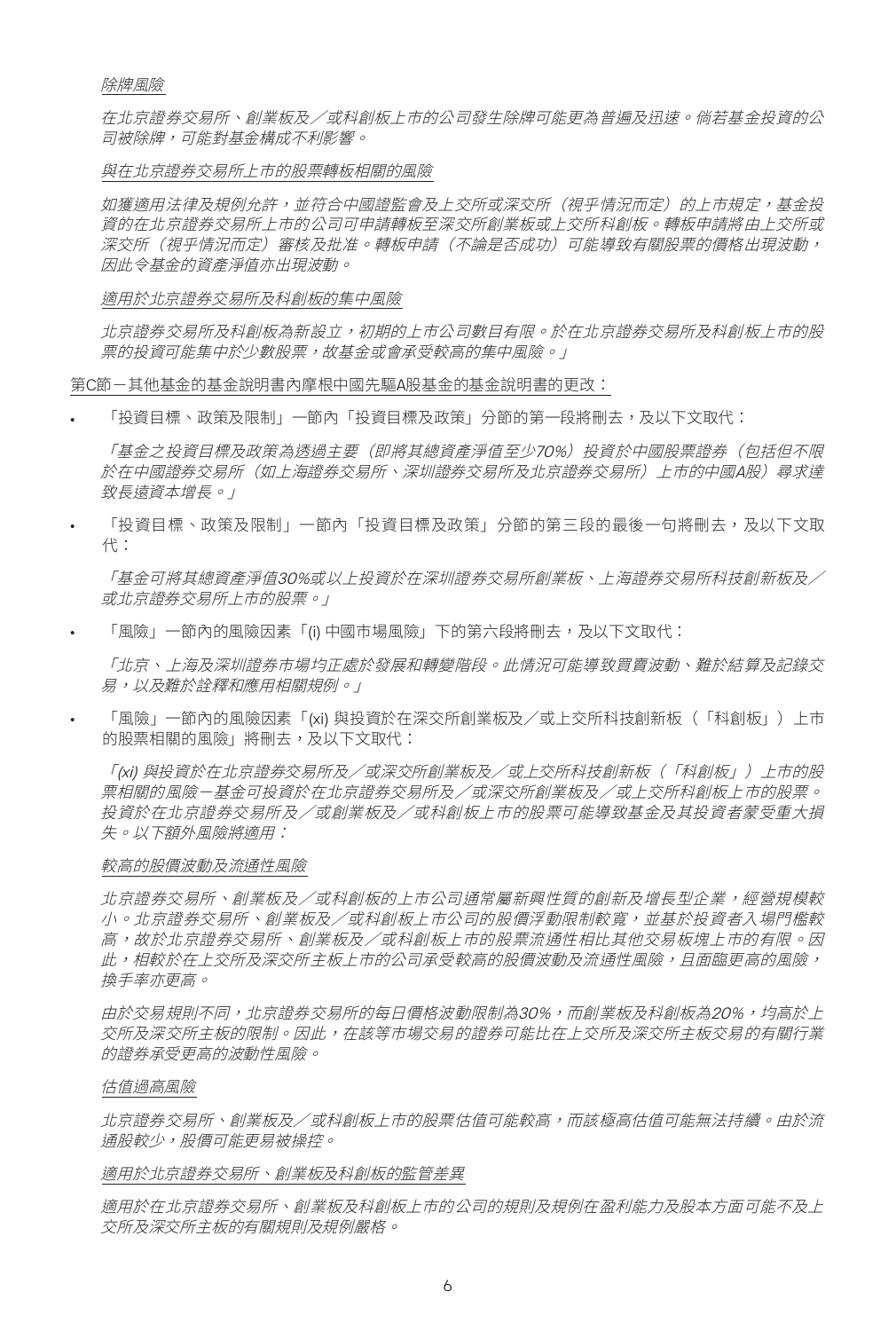除牌風險

在北京證券交易所、創業板及/或科創板上市的公司發生除牌可能更為普遍及迅速。倘若基金投資的公 司被除牌,可能對基金構成不利影響。

與在北京證券交易所上市的股票轉板相關的風險

如獲適用法律及規例允許,並符合中國證監會及上交所或深交所(視乎情況而定)的上市規定,基金投 資的在北京證券交易所上市的公司可申請轉板至深交所創業板或上交所科創板。轉板申請將由上交所或 深交所(視乎情況而定)審核及批准。轉板申請(不論是否成功)可能導致有關股票的價格出現波動, 因此令基金的資產淨值亦出現波動。

適用於北京證券交易所及科創板的集中風險

北京證券交易所及科創板為新設立,初期的上市公司數目有限。於在北京證券交易所及科創板上市的股 票的投資可能集中於少數股票,故基金或會承受較高的集中風險。」

• 「單位類別」一節的第一段的結尾將加插下文:

「特別是, C類別單位僅向機構投資者及若干指定分銷商提供。」

• 「單位類別」一節的第二段下的表格內「摩根中國先驅A股C類別(美元)(累計)」旁的星號及相應腳註 將刪去。

第C節-其他基金的基金說明書內摩根印度小型企業基金的基金說明書的更改:

• 「風險」一節內的風險因素「(ii) 監管風險」將全部刪去,及以下文取代:

「(ii) 監管風險-基金為根據2019年印度證券及交易所委員會 (「印交會」) (境外投資組合投資者) 規 例(「印度境外投資組合投資者規例」)於印交會登記之境外投資組合投資者(「印度境外投資組合投 資者」),而基金所作投資須(其中包括)受印度境外投資組合投資者規例、2019年外匯管理(非債務 工具)規則(「印度外匯管理非債務規則」)及2019年外匯管理(債務工具)規例(「印度外匯管理債 務規例」)規限。就印度境外投資組合投資者規例而言,已登記之印度境外投資組合投資者獲准投資於 特定證券(包括由法人團體所發行在印度認可證券交易所上市或將予上市的股份、債券及認股權證)、 印度境外投資組合投資者規例所載的其他工具及印交會不時指明的其他工具。印度境外投資組合投資者 所作投資須受個別及合計法定限額以及行業上限所規限。倘若印度境外投資組合投資者連同其投資者團 體所作投資超過訂明的個別限額,印度境外投資組合投資者將須按照印度境外投資組合投資者規例所訂 方式就超額投資推行減倉。如並未減倉,則全部投資將被重新劃分為境外直接投資路徑下的投資,及境 外投資組合投資者連同該投資者團體將不會獲准根據印度境外投資組合投資者規例進行進一步的投資組 合投資。此外,印度境外投資組合投資者規例、印度外匯管理非債務規則及印度外匯管理債務規例(經 不時修訂)以及據此發佈的通函及ノ或指引之任何轉變,可能對基金投資於印度之能力造成限制或構成 不利影響。」

第C節-其他基金的基金說明書內摩根全方位均衡基金的基金說明書的更改:

「投資目標、政策及限制」一節內「投資目標及政策」分節的第六段將刪去,及以下文取代:

「基金將投資於環球股票及等同股票的證券(包括但不限於美國預託證券、環球預託證券、股票掛鈎票 據、參與票據等),惟基金只可將其總資產淨值少於20%投資於股票掛鈎票據及參與票據。市值、行業 或地域並無限制。」

「投資目標、政策及限制」一節內「投資限制及指引」分節的第二段下的第五點將刪去,及以下文取 代:

「(v) 基金可將其總資產淨值少於20%投資於股票掛鈎票據及參與票據。」

第C節-其他基金的基金說明書內摩根全方位入息基金的基金說明書的更改:

「投資目標、政策及限制」一節內「投資目標及政策」分節的第七段將刪去,及以下文取代:

「基金將投資於環球股票及等同股票的證券(包括但不限於美國預託證券、環球預託證券、股票掛鈎票 據、參與票據等),惟基金只可將其總資產淨值少於20%投資於股票掛鈎票據及參與票據。市值、行業 或地域並無限制。」